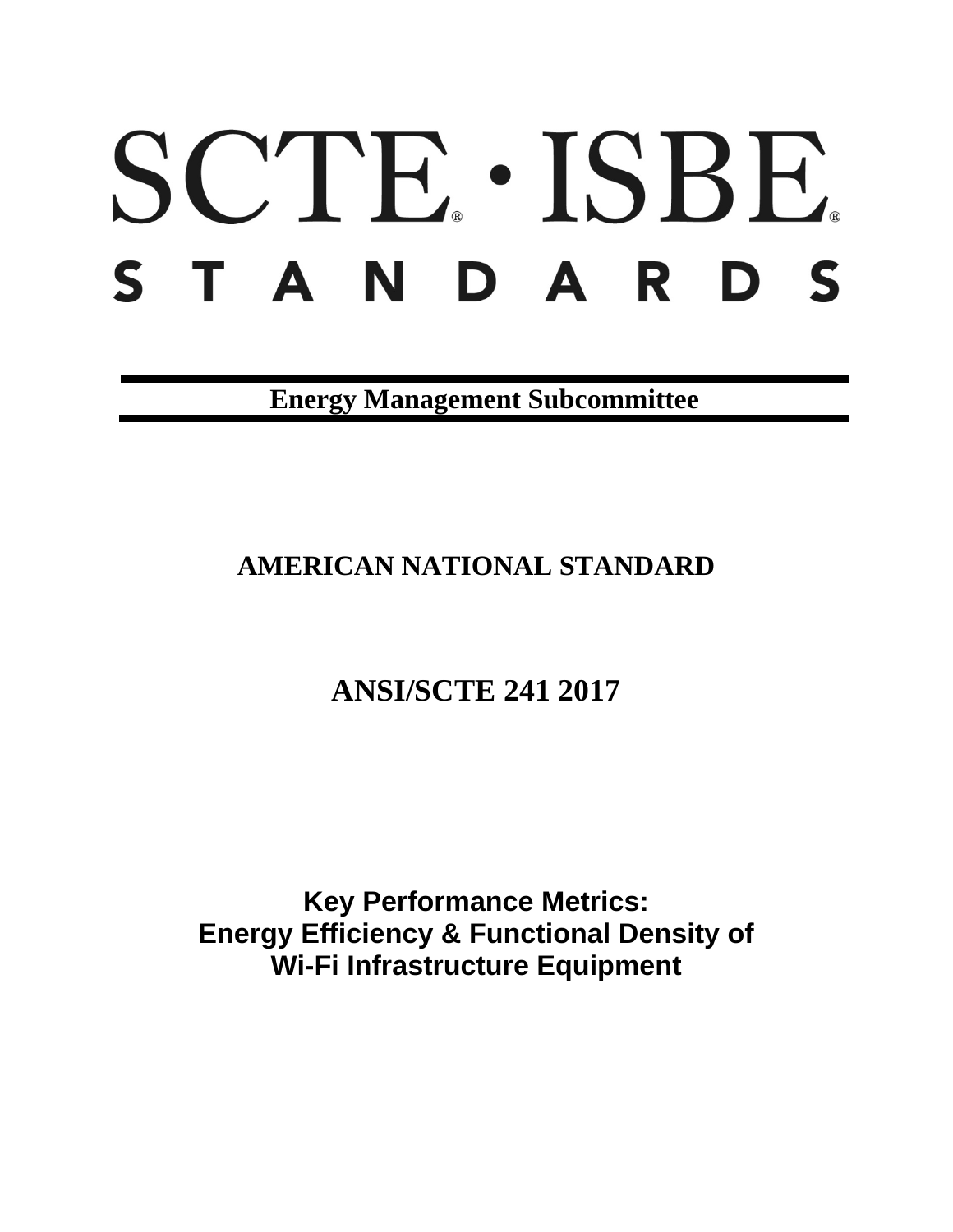# **NOTICE**

<span id="page-1-0"></span>The Society of Cable Telecommunications Engineers (SCTE) / International Society of Broadband Experts (ISBE) Standards and Operational Practices (hereafter called "documents") are intended to serve the public interest by providing specifications, test methods and procedures that promote uniformity of product, interchangeability, best practices and ultimately the long-term reliability of broadband communications facilities. These documents shall not in any way preclude any member or non-member of SCTE•ISBE from manufacturing or selling products not conforming to such documents, nor shall the existence of such standards preclude their voluntary use by those other than SCTE•ISBE members.

SCTE•ISBE assumes no obligations or liability whatsoever to any party who may adopt the documents. Such adopting party assumes all risks associated with adoption of these documents, and accepts full responsibility for any damage and/or claims arising from the adoption of such documents.

Attention is called to the possibility that implementation of this document may require the use of subject matter covered by patent rights. By publication of this document, no position is taken with respect to the existence or validity of any patent rights in connection therewith. SCTE•ISBE shall not be responsible for identifying patents for which a license may be required or for conducting inquiries into the legal validity or scope of those patents that are brought to its attention.

Patent holders who believe that they hold patents which are essential to the implementation of this document have been requested to provide information about those patents and any related licensing terms and conditions. Any such declarations made before or after publication of this document are available on the SCTE•ISBE web site at [http://www.scte.org.](http://www.scte.org/)

All Rights Reserved

© Society of Cable Telecommunications Engineers, Inc. 2017 140 Philips Road Exton, PA 19341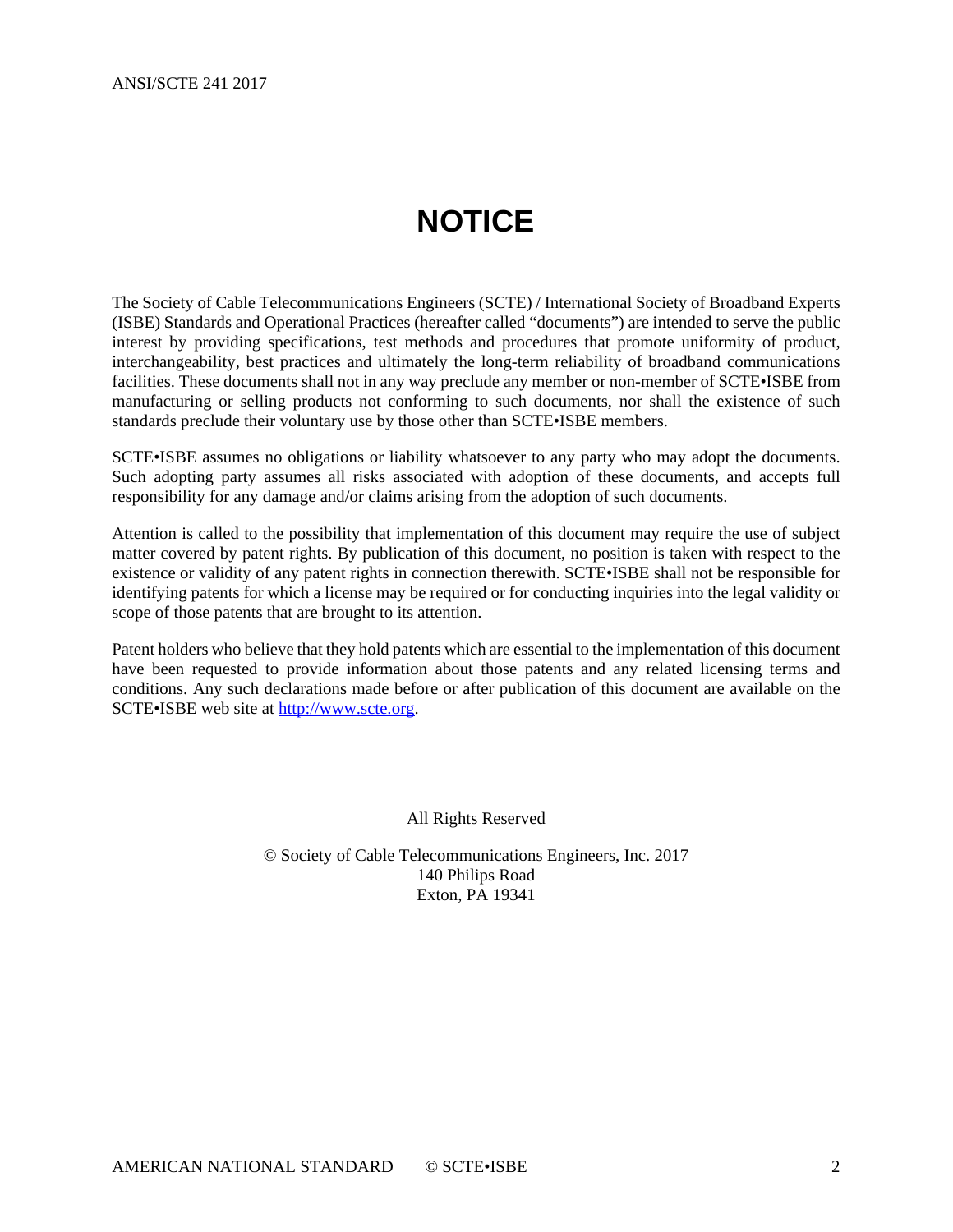# **Table of Contents**

| <b>Title</b>   |               |                        | <b>Page Number</b>                                                                                     |           |  |
|----------------|---------------|------------------------|--------------------------------------------------------------------------------------------------------|-----------|--|
|                | <b>NOTICE</b> |                        |                                                                                                        |           |  |
| 1.             |               |                        |                                                                                                        |           |  |
|                | 1.1.          |                        |                                                                                                        |           |  |
|                | 1.2.          | $Scope$ <sub>___</sub> |                                                                                                        |           |  |
|                |               | 1.2.1.                 |                                                                                                        |           |  |
|                |               | 1.2.2.                 |                                                                                                        |           |  |
|                |               | 1.2.3.                 |                                                                                                        |           |  |
|                |               | 1.2.4.                 |                                                                                                        |           |  |
|                |               | 1.2.5.                 |                                                                                                        |           |  |
|                | 1.3.          | <b>Benefits</b>        | $\overline{\phantom{a}}$ 6                                                                             |           |  |
|                | 1.4.          |                        | $\frac{1}{2}$ 6<br>Intended Audience <b>Exercise Serverse</b>                                          |           |  |
|                | 1.5.          |                        | Areas for Further Investigation or to be Added in Future Versions __________________________________ 6 |           |  |
| 2.             |               |                        |                                                                                                        |           |  |
|                | 2.1.          |                        |                                                                                                        |           |  |
|                | 2.2.          |                        |                                                                                                        |           |  |
|                | 2.3.          |                        |                                                                                                        |           |  |
| 3.             |               |                        |                                                                                                        |           |  |
|                | 3.1.          |                        |                                                                                                        |           |  |
|                | 3.2.          |                        |                                                                                                        |           |  |
|                | 3.3.          |                        |                                                                                                        |           |  |
| 4.             |               |                        |                                                                                                        |           |  |
| 5.             | 5.1.          |                        |                                                                                                        |           |  |
|                | 5.2.          |                        |                                                                                                        |           |  |
| 6.             |               |                        |                                                                                                        |           |  |
|                | 6.1.          |                        |                                                                                                        |           |  |
|                |               |                        |                                                                                                        |           |  |
| 7 <sub>1</sub> |               |                        |                                                                                                        | - 14      |  |
|                | 7.1.          |                        | Description of Equipment ________                                                                      | - 14      |  |
|                | 7.2.          |                        |                                                                                                        |           |  |
|                |               | 7.2.1.                 | Introduction ______________                                                                            | 14        |  |
|                |               | 7.2.2.                 | Power Consumption Metrics for Wi-Fi Controller Equipment with just "control                            |           |  |
|                |               |                        | plane" Functionality _                                                                                 | 14        |  |
|                |               | 7.2.3.                 | Power Consumption Metrics for Wi-Fi Controller Equipment with both "control                            |           |  |
|                |               |                        | plane" and "Client Data Traffic" functionality _________________________________ 15                    |           |  |
|                | 7.3.          |                        | Functional Density Metrics for Wi-Fi Controller Equipment_______________                               | 17        |  |
|                |               | 7.3.1.                 | Functional Density Metrics for Wi-Fi Controller Equipment with just "control                           |           |  |
|                |               |                        |                                                                                                        | $\sim$ 17 |  |
|                |               | 7.3.2.                 | Functional Density Metrics for Wi-Fi Equipment with both "control plane" and                           |           |  |
|                |               |                        |                                                                                                        | 17        |  |
| 8.             |               |                        |                                                                                                        | 18        |  |
|                | 8.1.          |                        |                                                                                                        | 18        |  |
|                | 8.2.          |                        |                                                                                                        |           |  |
|                |               | 8.2.1.                 | Access Point Power Consumption per Throughput __________________________________ 18                    |           |  |
|                |               | 8.2.2.                 |                                                                                                        |           |  |
|                |               | 8.2.3.                 |                                                                                                        |           |  |
|                | 8.3.          |                        |                                                                                                        | 19        |  |
| 9.             |               |                        | Gateway Server Equipment                                                                               | 20        |  |
|                | 9.1.          |                        |                                                                                                        | 20        |  |
|                | 9.2.          |                        |                                                                                                        | 20        |  |
|                |               | 9.2.1.                 | Gateway Server Power Consumption per Session ___________________________________ 20                    |           |  |
|                |               | 9.2.2.                 |                                                                                                        | 20        |  |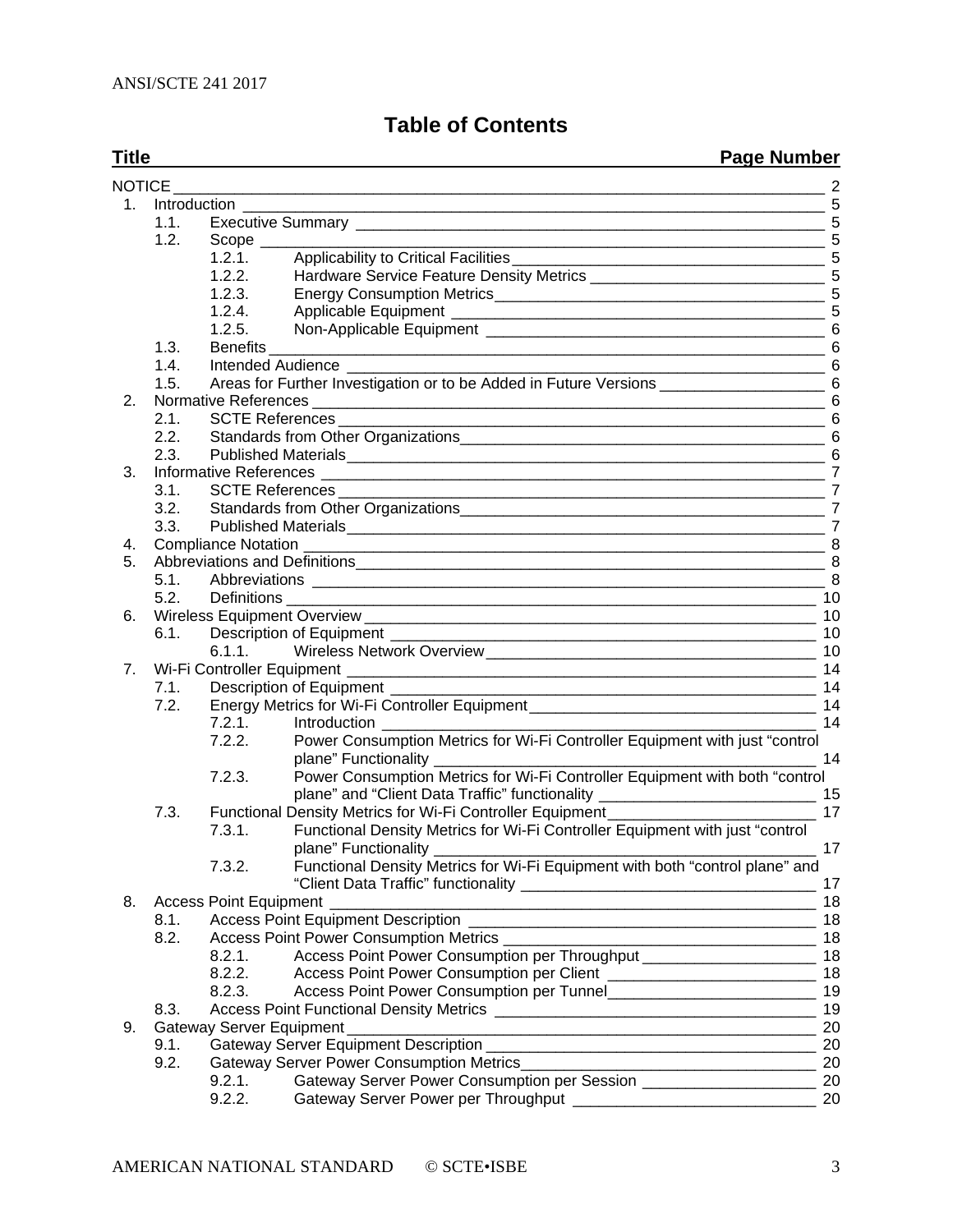|  | 9.3.                                                                                         |                                                                                        |                                                                                      | 21 |
|--|----------------------------------------------------------------------------------------------|----------------------------------------------------------------------------------------|--------------------------------------------------------------------------------------|----|
|  | 10. Test Procedures                                                                          |                                                                                        |                                                                                      | 22 |
|  | 10.1.                                                                                        |                                                                                        |                                                                                      | 22 |
|  | 10.2.                                                                                        |                                                                                        |                                                                                      |    |
|  |                                                                                              | $10.2.1$ .                                                                             |                                                                                      |    |
|  | 10.3.                                                                                        |                                                                                        | General Measurement Procedure - 70% Utilization ________________________________     | 23 |
|  | 10.4.                                                                                        |                                                                                        |                                                                                      |    |
|  | 10.5.                                                                                        | 25<br>General Measurement Procedure - Power Per Throughput ___________________________ |                                                                                      |    |
|  | 10.6.<br>Power Consumption Test Procedures for Wi-Fi Controller Equipment with just "control |                                                                                        |                                                                                      |    |
|  |                                                                                              |                                                                                        | Plane" Functionality                                                                 | 26 |
|  |                                                                                              | 10.6.1.                                                                                |                                                                                      |    |
|  |                                                                                              |                                                                                        | Functionality                                                                        | 26 |
|  |                                                                                              | 10.6.2.                                                                                | Applicable Test Procedures for Wi-Fi Controller Equipment with just "control         |    |
|  |                                                                                              |                                                                                        |                                                                                      | 26 |
|  | Power Consumption Test Procedures for Wi-Fi Controller Equipment with both "control<br>10.7. |                                                                                        |                                                                                      |    |
|  | Plane" and "client data traffic" Functionality _________________________________             |                                                                                        |                                                                                      | 26 |
|  |                                                                                              | 10.7.1.                                                                                | Configuration for W-Fi Controller Equipment with both "control Plane" and            |    |
|  |                                                                                              |                                                                                        |                                                                                      | 26 |
|  |                                                                                              | 10.7.2.                                                                                | Applicable Test Procedures for Wi-Fi Controller Equipment with both "control         |    |
|  |                                                                                              |                                                                                        | Plane" and "client data traffic" Functionality__________________________________     | 26 |
|  | 10.8.                                                                                        |                                                                                        | Power Consumption Test Procedures for Access point Equipment ____________________ 27 |    |
|  |                                                                                              | 10.8.1.                                                                                |                                                                                      |    |
|  |                                                                                              |                                                                                        |                                                                                      | 27 |
|  |                                                                                              | 10.8.3.                                                                                |                                                                                      |    |
|  | 10.9.                                                                                        |                                                                                        | Power Consumption Test Procedures for Gateway Server Equipment__________________ 28  |    |
|  |                                                                                              |                                                                                        |                                                                                      | 28 |
|  |                                                                                              | 10.9.2.                                                                                |                                                                                      |    |
|  |                                                                                              |                                                                                        |                                                                                      | 29 |

# **List of Figures**

| <b>Title</b>                                  | <b>Page Number</b> |
|-----------------------------------------------|--------------------|
| FIGURE 1 - LEGACY WI-FI CORE ARCHITECTURE     | 10                 |
| FIGURE 2 - NEXT GENERATION WI-FI ARCHITECTURE |                    |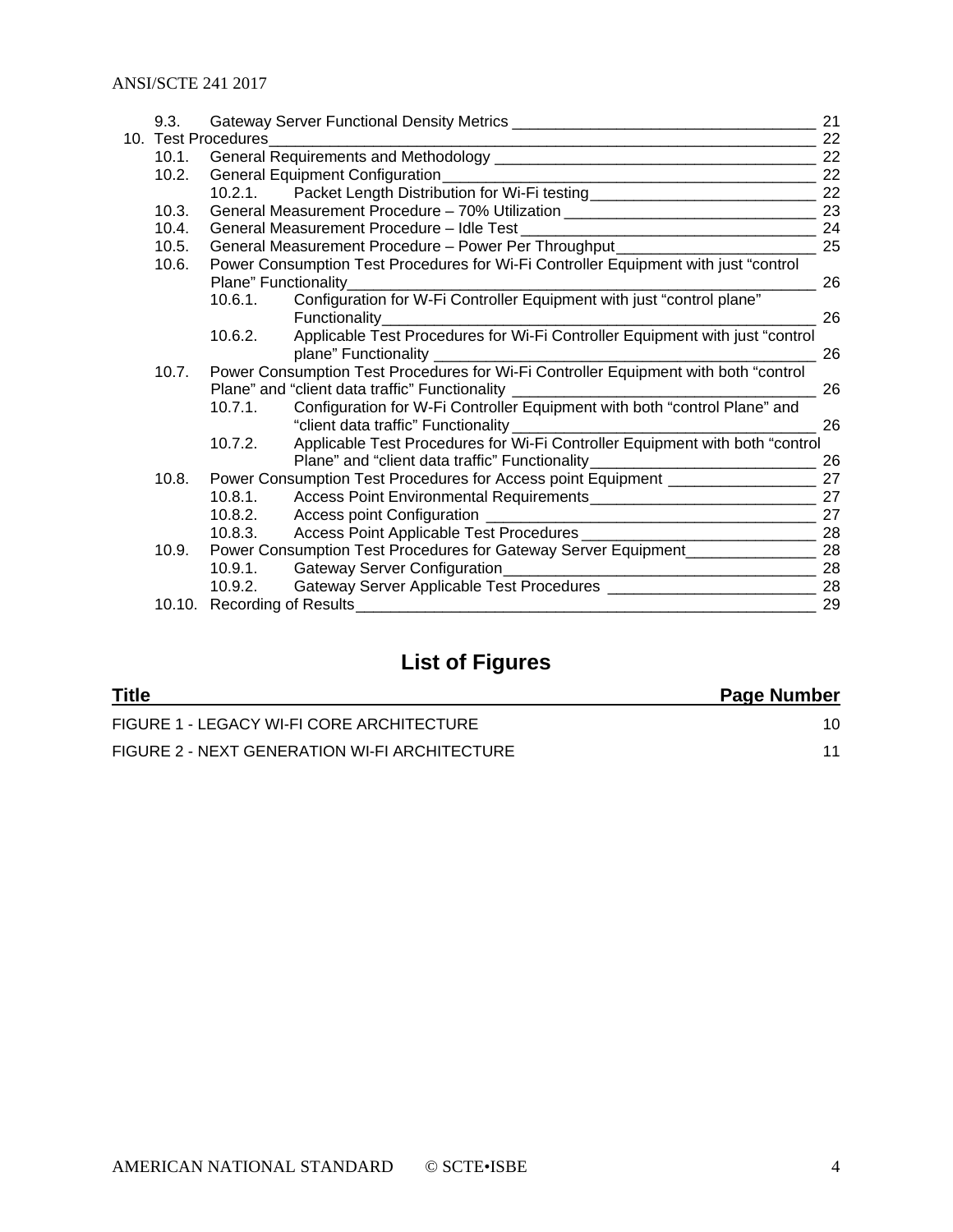#### <span id="page-4-1"></span><span id="page-4-0"></span>**1. Introduction**

#### **1.1. Executive Summary**

This document is the next in a series providing the cable operator with a standard reference to determine how well a piece of equipment performs in terms of minimizing the power required to do its particular job. In addition, this standard provides the means to quantify the amount of useful work the equipment provides per physical space. This part of the series focuses on Wi-Fi equipment serving the cable industry including Wi-Fi Controllers, Access Points, and Gateway Servers.

#### <span id="page-4-2"></span>**1.2. Scope**

Cable operator networks are large expansive networks that involve hundreds if not thousands of miles of coaxial or fiber cable powered by power supplies in the outside plant and connecting customers to critical infrastructure facilities such as hubs, headends, data centers, regional, and national distribution datacenters. In these facilities is a vast array of equipment responsible for the production and support of the cable operator's products and services such as voice, video, data, home automation and security, and W<sub>i-Fi.</sub> The importance of powering all of these devices in the critical facilities is ever increasing as the customer expectation is for 100% availability due to the critical nature of the services being provided to business and residential customers. This document defines how to use a standard methodology to measure the density of hardware to meet the needs of optimizing critical space, as well as measuring energy consumption for the various network element classes. This part of the series focuses on indoor critical facility Wi-Fi equipment types, Gateway Servers and Wi-Fi Controllers as well as outdoor strandmounted Wi-Fi Access Points.

#### *1.2.1. Applicability to Critical Facilities*

<span id="page-4-4"></span><span id="page-4-3"></span>The energy efficiency and functional density metrics in this document apply to critical facilities used by cable operators. Critical facilities are defined in section 5.2.

#### *1.2.2. Hardware Service Feature Density Metrics*

<span id="page-4-5"></span>This standard defines the method to calibrate product density, in terms of service features per amount of space utilized.

#### *1.2.3. Energy Consumption Metrics*

This standard defines the method to calibrate energy consumption based on service features such as Watts per Client, Watts per Throughput, or similar for cable headend, hub, and certain cable access network equipment.

#### *1.2.4. Applicable Equipment*

<span id="page-4-6"></span>The energy efficiency and functional density metrics in this standard apply to indoor equipment used in critical facilities that functions as one or more of the following:

- Wi-Fi Controllers (various forms)
- Gateway Servers including "legacy" Policy Enforcement Router (PEF) as well as Wireless Access Gateway (WAG) equipment
- Wi-Fi Access Points limited to strand-mounted forms with integrated cable modem (CMAP) and which draw their power from the cable plant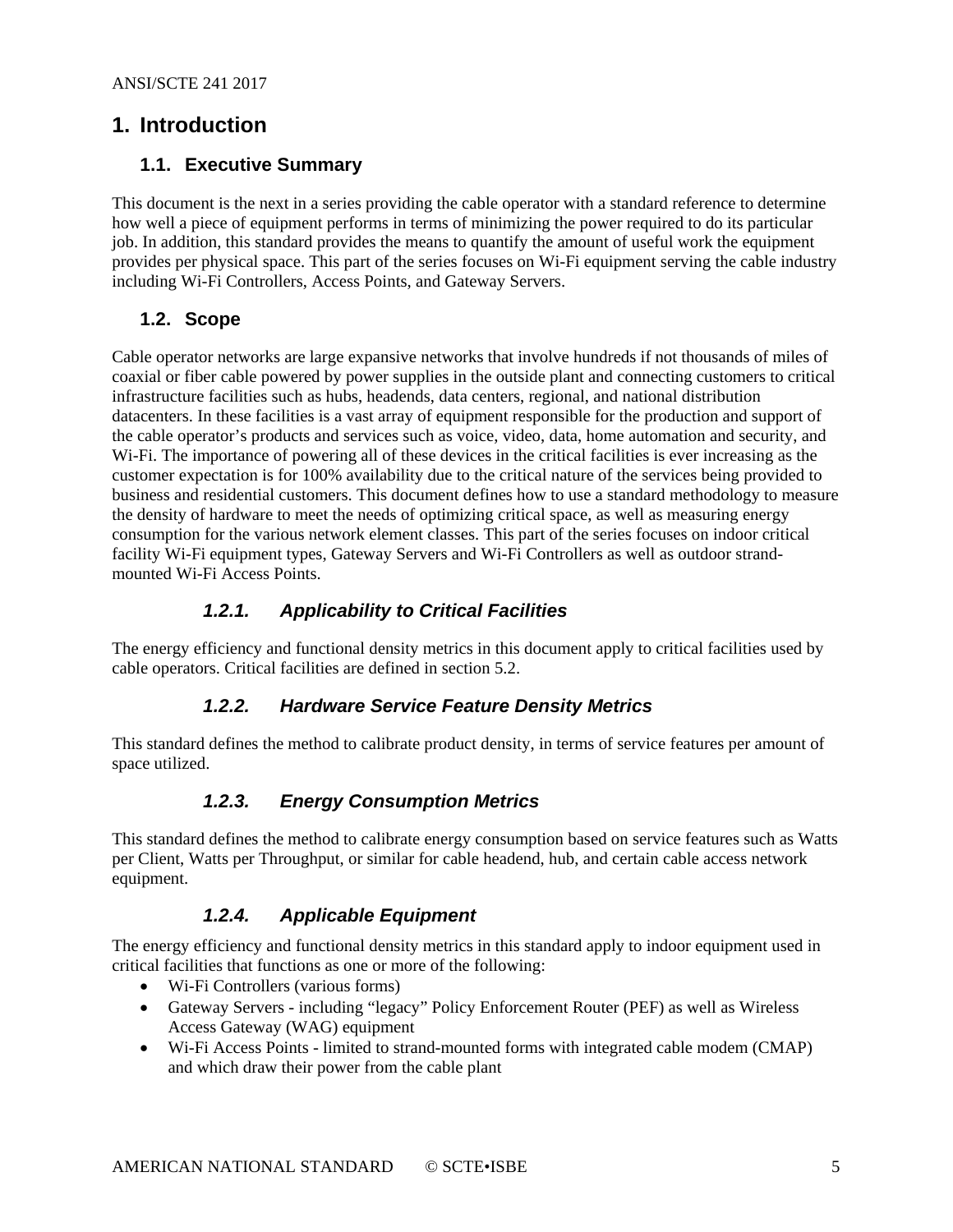#### *1.2.5. Non-Applicable Equipment*

<span id="page-5-0"></span>The energy efficiency and functional density metrics in this standard do NOT apply to the following equipment classes.

- Customer Premises Equipment (CPE)
- Facilities equipment covered by SCTE 184, such as:
	- o Generators and line-power back-up systems
	- o Building HVAC control and monitoring equipment
	- o Logistical and physical support such as lighting, fire alarming, and security systems, etc.

#### <span id="page-5-1"></span>**1.3. Benefits**

This standard defines energy and functional density specific performance metrics based on service features that are inherent to the type of equipment. Standard metrics such as watts per Client and watts per Throughput for cable network equipment are identified. This standard will contribute to improve the overall energy footprint by enabling engineering driven decisions that reduce energy consumption at the source of power consumption.

#### <span id="page-5-2"></span>**1.4. Intended Audience**

<span id="page-5-3"></span>Cable operator headend, hub, and outside plant engineers, procurement teams, and operations staff.

#### **1.5. Areas for Further Investigation or to be Added in Future Versions**

Future generations of Wi-Fi access points will be considered for inclusion in a later version of this standard. One possible example might be an access point powered from the cable plant but using a direct fiber feed.

#### <span id="page-5-4"></span>**2. Normative References**

The following documents contain provisions, which, through reference in this text, constitute provisions of this document. At the time of Subcommittee approval, the editions indicated were valid. All documents are subject to revision; and while parties to any agreement based on this document are encouraged to investigate the possibility of applying the most recent editions of the documents listed below, they are reminded that newer editions of those documents might not be compatible with the referenced version.

#### <span id="page-5-5"></span>**2.1. SCTE References**

• [SCTE\_General\_Test\_Procedures] *ANSI/SCTE 231 2016, General Test Procedures for Evaluation of Energy Consumption Metrics and in Support of Functional Density Metrics*; [http://www.scte.org/SCTEDocs/Standards/ANSI\\_SCTE%20231%202016.pdf](http://www.scte.org/SCTEDocs/Standards/ANSI_SCTE%20231%202016.pdf)

#### <span id="page-5-6"></span>**2.2. Standards from Other Organizations**

• [ATIS-0600015.2013] *Energy Efficiency for Telecommunication Equipment: Methodology for Measurement and Reporting – General Requirements*, May 2013.

#### <span id="page-5-7"></span>**2.3. Published Materials**

• No normative references are applicable.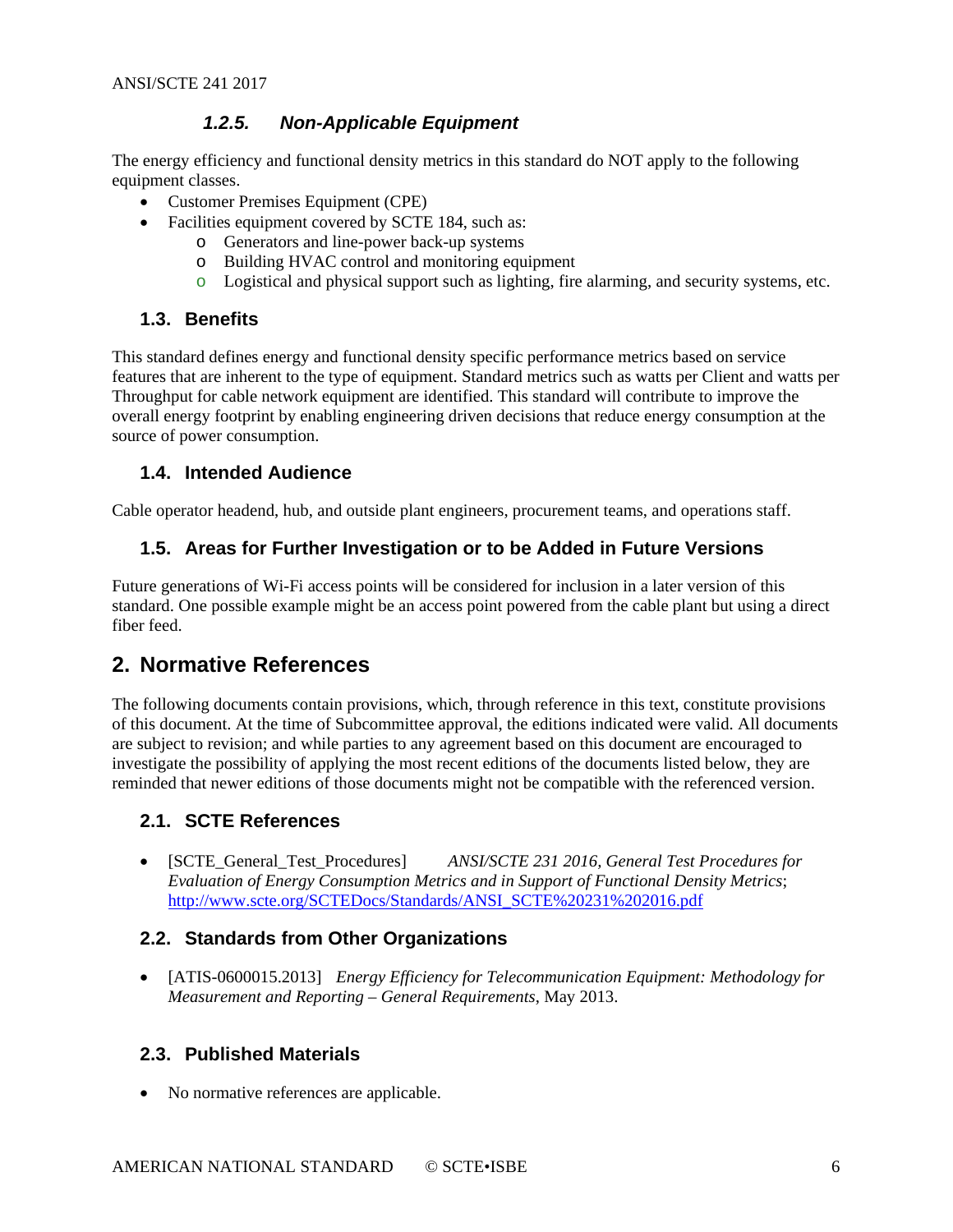## <span id="page-6-0"></span>**3. Informative References**

The following documents might provide valuable information to the reader but are not required when complying with this document.

#### <span id="page-6-1"></span>**3.1. SCTE References**

- [ANSI/SCTE 210 2015] *Performance Metrics for Energy Efficiency & Functional Density of Cable Data Generation, Storage, Routing, and Transport Equipment*, <http://www.scte.org/SCTEDocs/Standards/SCTE%20210%202015.pdf>
- [SCTE 226 2015] *Cable Facility Classification Definitions and Requirements*
- [SCTE 238 2017] *Operational Practice for Measuring and Baselining Power Consumption in Outside Plant Equipment and Power Supplies*

#### <span id="page-6-2"></span>**3.2. Standards from Other Organizations**

- [DOCSIS MULPIv3.0] *Media Access Control and Upper Layer Protocols Interface Specification,* CM-SPMULPIv3.0-I26-150305, March 5, 2015, Cable Television Laboratories, Inc.*, [http://www.cablelabs.com/specification/docsis-3-0-mac-and-upper-layer-protocols](http://www.cablelabs.com/specification/docsis-3-0-mac-and-upper-layer-protocols-interface-specification/)[interface-specification/](http://www.cablelabs.com/specification/docsis-3-0-mac-and-upper-layer-protocols-interface-specification/)*
- [DOCSIS DEPI] *Downstream External PHY Interface Specification,* CM-SP-DEPI-I08- 100611, June 11, 2010, *[http://www.cablelabs.com/specification/downstream-external-phy](http://www.cablelabs.com/specification/downstream-external-phy-interface-specification/)[interface-specification/](http://www.cablelabs.com/specification/downstream-external-phy-interface-specification/)*
- [ATIS-0600015.03.2009] *Energy Efficiency for Telecommunications Equipment: Methodology for Measurement and Reporting for Router and Ethernet Switch Products*, July 2009.
- [DOCSIS DRFI] *Downstream Radio Frequency Interface Specification*, CM-SP-DRFI-I14-131120, November 20, 2013, Cable Television Laboratories, Inc., <https://www.cablelabs.com/specification/downstream-rf-interface-specification/>
- [DOCSIS PHYv3.1] *DOCSIS 3.1, Physical Layer Specification*, CM-SP-PHYv3.1-I08- 151210, December 10, 2015, Cable Television Laboratories, Inc., <https://www.cablelabs.com/specification/physical-layer-specification/>
- [DOCSIS PHYv3.0] *DOCSIS 3.0, Physical Layer Specification*, CM-SP-PHYv3.0-I12- 150305, March 5, 2015, Cable Television Laboratories, Inc., <https://www.cablelabs.com/specification/docsis-3-0-physical-layer-interface-specification/>
- [EN 300 429] *ETSI EN 300 429 V1.2.1: Digital Video Broadcasting (DVB); Framing structure, channel coding and modulation for cable systems*, April 1998.
- [ITU-T J.83-B] *Annex B to ITU-T Rec. J.83 (12/2007), Digital multi-program systems for television sound and data services for cable distribution*.

#### <span id="page-6-3"></span>**3.3. Published Materials**

- [DOCSIS CCAP] Converged Cable Access Platform Architecture Technical Report, CM-TR-CCAP-V03-120511, May 11, 2012, *[http://www.cablelabs.com/specification/ccap](http://www.cablelabs.com/specification/ccap-architecture-technical-report/?v=3)[architecture-technical-report/?v=3](http://www.cablelabs.com/specification/ccap-architecture-technical-report/?v=3)*
- [DOCSIS MHA] *Data-Over-Cable Service Interface Specifications Modular Headend Architecture - EQAM Architectural Overview Technical Report,* December 9, 2008, *<http://www.cablelabs.com/wp-content/uploads/specdocs/CM-TR-MHA-V02-081209.pdf>*
- [European Broadband CoC] *European Commission Joint Research Centre: Code of Conduct on Energy Consumption of Broadband Equipment,* Version 5.0, December 20, 2013,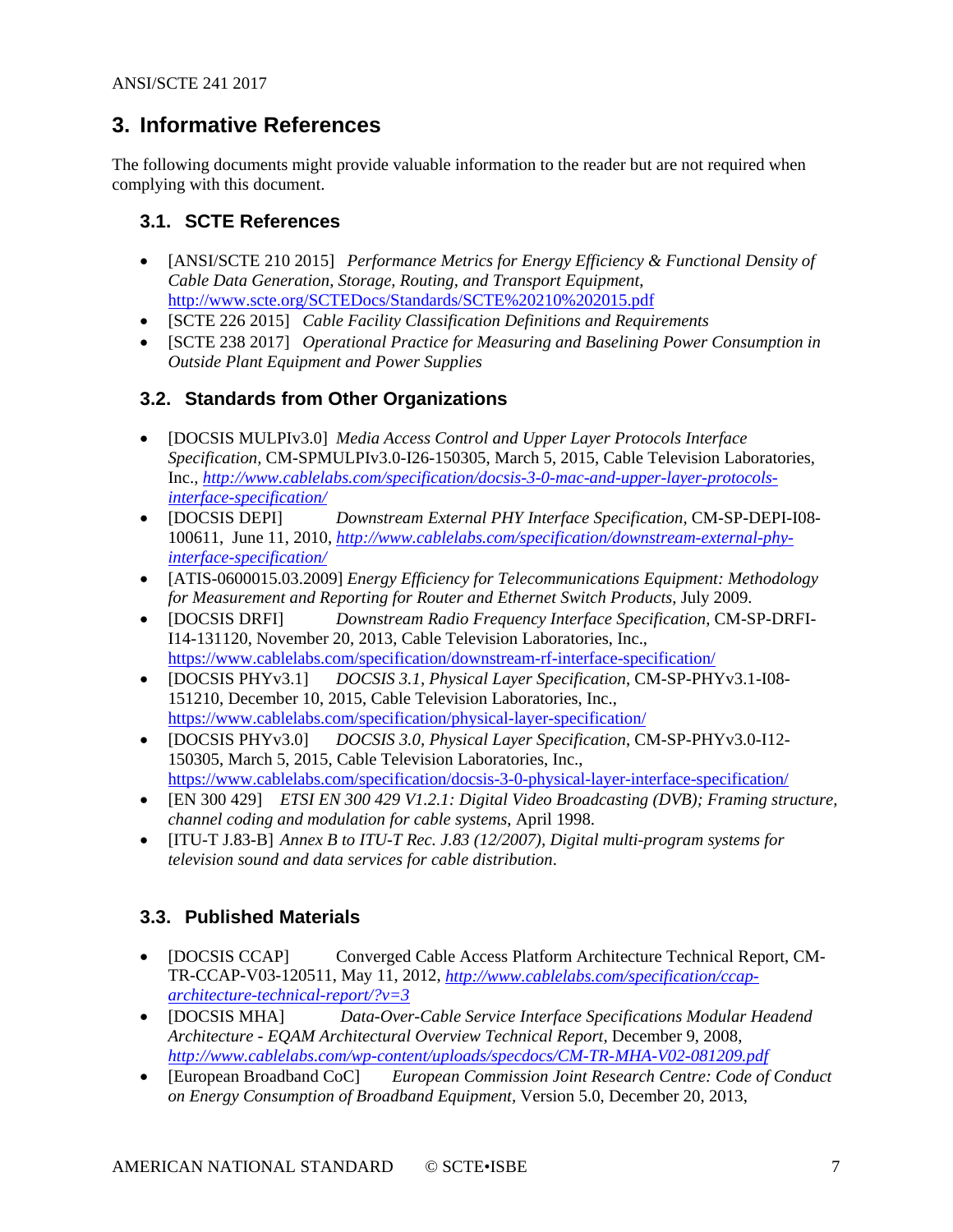[http://iet.jrc.ec.europa.eu/energyefficiency/sites/energyefficiency/files/files/documents/ICT\\_CoC/](http://iet.jrc.ec.europa.eu/energyefficiency/sites/energyefficiency/files/files/documents/ICT_CoC/cocv5-broadband_final.pdf) [cocv5-broadband\\_final.pdf](http://iet.jrc.ec.europa.eu/energyefficiency/sites/energyefficiency/files/files/documents/ICT_CoC/cocv5-broadband_final.pdf)

# <span id="page-7-0"></span>**4. Compliance Notation**

| shall      | This word or the adjective "required" means that the item is an              |
|------------|------------------------------------------------------------------------------|
|            | absolute requirement of this document.                                       |
| shall not  | This phrase means that the item is an absolute prohibition of this           |
|            | document.                                                                    |
| forbidden  | This word means the value specified shall never be used.                     |
|            | This word or the adjective "recommended" means that there may exist          |
| should     | valid reasons in particular circumstances to ignore this item, but the       |
|            | full implications should be understood and the case carefully weighted       |
|            | before choosing a different course.                                          |
|            | This phrase means that there may exist valid reasons in particular           |
| should not | circumstances when the listed behavior is acceptable or even useful,         |
|            | but the full implications should be understood and the case carefully        |
|            | weighed before implementing any behavior described with this label.          |
|            | This word or the adjective " <i>optional</i> " means that this item is truly |
|            | optional. One vendor may choose to include the item because a                |
| may        | particular marketplace requires it or because it enhances the product,       |
|            | for example; another vendor may omit the same item.                          |
|            | Use is permissible for legacy purposes only. Deprecated features may         |
| deprecated | be removed from future versions of this document. Implementations            |
|            | should avoid use of deprecated features.                                     |

# <span id="page-7-1"></span>**5. Abbreviations and Definitions**

#### <span id="page-7-2"></span>**5.1. Abbreviations**

| Abbreviation  | <b>Description</b>                                 |  |
|---------------|----------------------------------------------------|--|
| AAA           | Authentication, Authorization, and Accounting      |  |
| <b>ACL</b>    | <b>Access Control List</b>                         |  |
| <b>A-TDMA</b> | <b>Advanced Time Division Multiple Access</b>      |  |
| AP            | <b>Access Point</b>                                |  |
| bps           | bits per second                                    |  |
| <b>CAPWAP</b> | Control And Provisioning of Wireless Access Points |  |
| <b>CCAP</b>   | <b>Converged Cable Access Platform</b>             |  |
| <b>CGNAT</b>  | <b>Carrier Grade Network Address Translation</b>   |  |
| <b>CMAP</b>   | Cable Modem Access Point                           |  |
| <b>CMTS</b>   | <b>Cable Modem Termination System</b>              |  |
| DAA           | Distributed Access Architecture                    |  |
| <b>DEPI</b>   | Downstream External PHY Interface                  |  |
| <b>DHCP</b>   | <b>Dynamic Host Configuration Protocol</b>         |  |
| <b>DOCSIS</b> | Data Over Cable Service Interface Specifications   |  |
| <b>DPoE</b>   | <b>DOCSIS</b> Provisioning of EPON                 |  |
| DS            | Downstream                                         |  |
| <b>DTI</b>    | <b>DOCSIS</b> Timing Interface                     |  |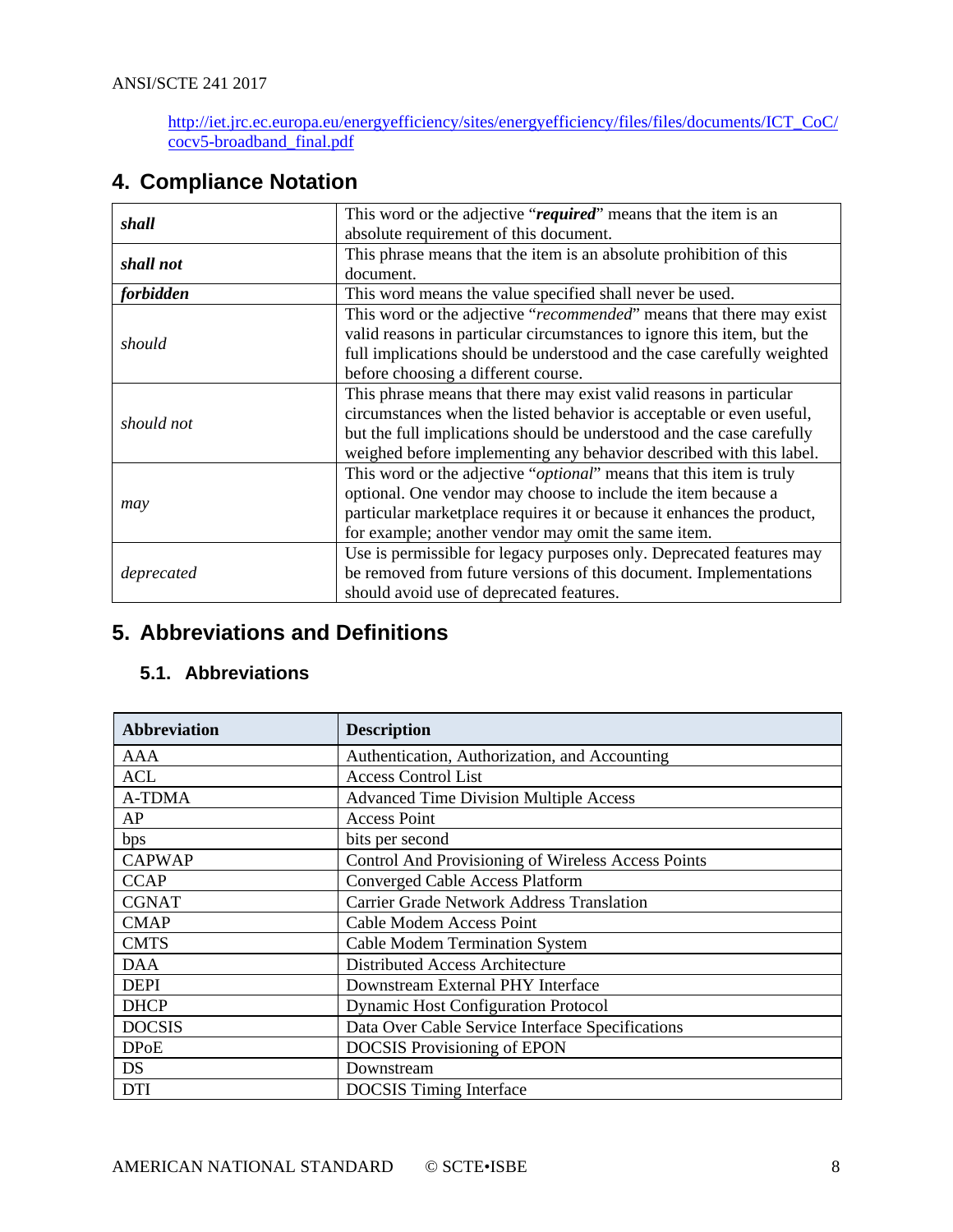| <b>EPON</b>     | <b>Ethernet Passive Optical Network</b>                                                            |  |
|-----------------|----------------------------------------------------------------------------------------------------|--|
| EQAM (edge-QAM) | Edge Quadrature Amplitude Modulator                                                                |  |
| <b>EUT</b>      | <b>Equipment Under Test</b>                                                                        |  |
| <b>FEC</b>      | <b>Forward Error Correction</b>                                                                    |  |
| <b>GBPS</b>     | <b>Gigabits Per Second</b>                                                                         |  |
| <b>GPS</b>      | <b>Global Positioning System</b>                                                                   |  |
| <b>GRE</b>      | Generic Routing Encapsulation                                                                      |  |
| <b>HVAC</b>     | Heating, Ventilation and Air Conditioning                                                          |  |
| HE              | Headend                                                                                            |  |
| I-CMTS          | <b>Integrated Cable Modem Termination System</b>                                                   |  |
| IP              | <b>Internet Protocol</b>                                                                           |  |
| <b>KPM</b>      | Key Performance Metric                                                                             |  |
| L2TP            | Layer 2 Tunneling Protocol                                                                         |  |
| <b>LTE</b>      | Long Term Evolution                                                                                |  |
| <b>LWAPP</b>    | <b>Lightweight Access Point Protocol</b>                                                           |  |
| NC              | Narrowcast                                                                                         |  |
| NDC             | <b>National Data Center</b>                                                                        |  |
| <b>NSI</b>      | Network Side Interface                                                                             |  |
| <b>NTP</b>      | <b>Network Time Protocol</b>                                                                       |  |
| M-CMTS          | Modular Cable Modem Termination System                                                             |  |
| <b>OFDM</b>     | <b>Orthogonal Frequency Division Multiplexing</b>                                                  |  |
| <b>OFDMA</b>    | <b>Orthogonal Frequency Division Multiple Access</b>                                               |  |
| PEF             | Policy Enforcement Router                                                                          |  |
| <b>PIC</b>      | Physical Interface Card                                                                            |  |
| PTP             | Precision Time Protocol                                                                            |  |
| QAM             | Quadrature Amplitude Modulation or Quadrature Amplitude<br>Modulator                               |  |
| QoS             | Quality of Service                                                                                 |  |
| RF              | Radio Frequency                                                                                    |  |
| <b>SC-QAM</b>   | Single Carrier Quadrature Amplitude Modulation or Single Carrier<br>Quadrature Amplitude Modulator |  |
| <b>SDV</b>      | Switched Digital Video                                                                             |  |
| <b>SeGW</b>     | <b>Security Gateway</b>                                                                            |  |
| <b>US</b>       | Upstream                                                                                           |  |
| <b>VLAN</b>     | Virtual Local Area Network                                                                         |  |
| VoD             | Video on Demand                                                                                    |  |
| <b>VPN</b>      | Virtual Private Network                                                                            |  |
| <b>WAG</b>      | <b>Wireless Access Gateway</b>                                                                     |  |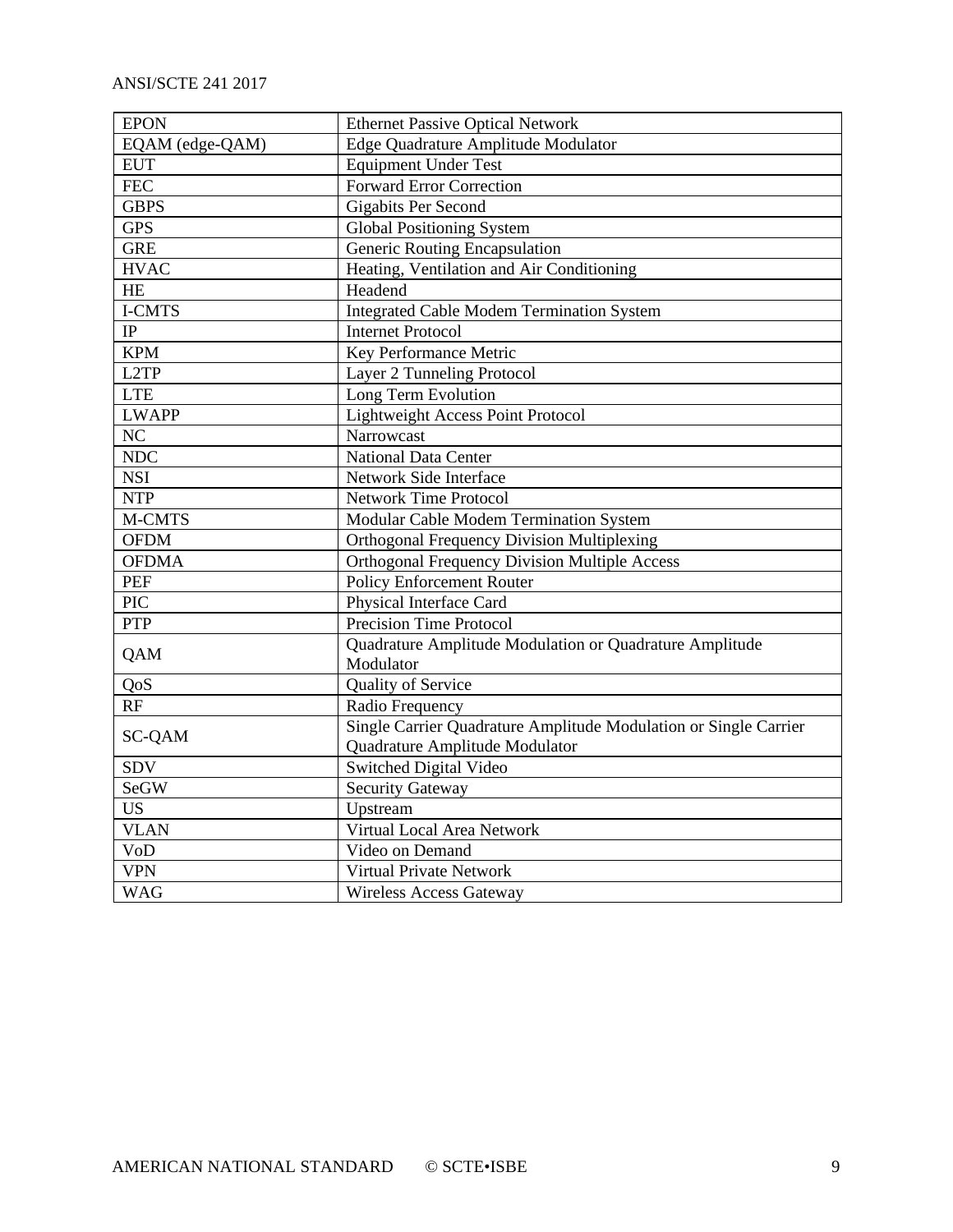#### <span id="page-9-0"></span>**5.2. Definitions**

| <b>Term</b>                | <b>Definition</b>                                                                                                                                                                     |  |
|----------------------------|---------------------------------------------------------------------------------------------------------------------------------------------------------------------------------------|--|
| Critical facility          | The network, facility, and/or building responsible for the reliable<br>delivery of information services.                                                                              |  |
| Key Performance Metric     | A standard of measurement for the efficiency of use of energy or rack<br>and space/volume for cable equipment in critical facilities                                                  |  |
| <b>Channel Utilization</b> | The amount of data traffic passing through a downstream or upstream<br>QAM channel on a sustained basis expressed as a percentage of the<br>channel's maximum theoretical throughput. |  |

# <span id="page-9-1"></span>**6. Wireless Equipment Overview**

#### <span id="page-9-2"></span>**6.1. Description of Equipment**

<span id="page-9-3"></span>The following briefly describes the various network elements present in an end to end wireless network and system architecture.



#### *6.1.1. Wireless Network Overview*

<span id="page-9-4"></span>**Figure 1 - Legacy Wi-Fi Core Architecture**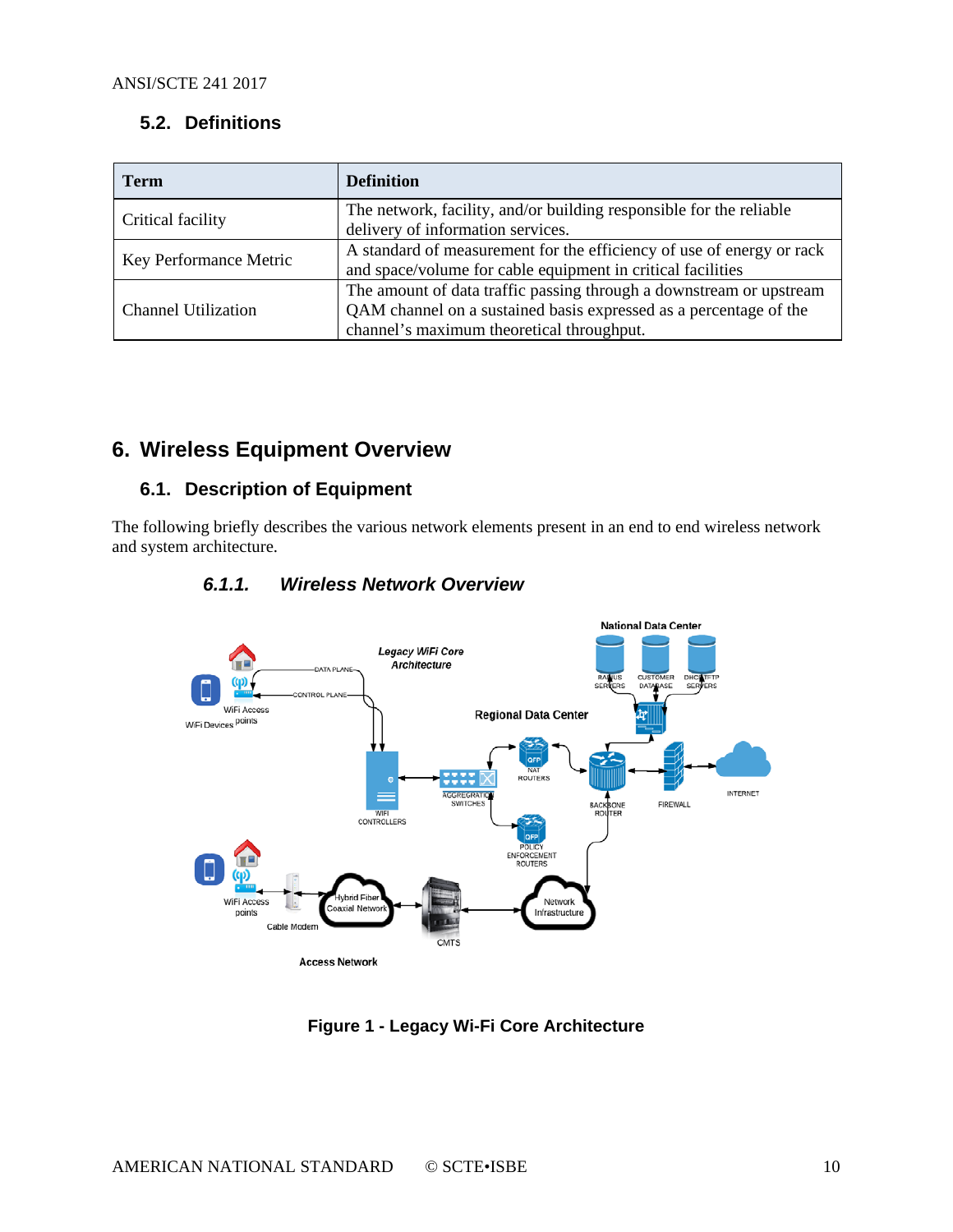

**Figure 2 - Next Generation Wi-Fi Architecture**

<span id="page-10-0"></span>\*Note: Access Points can be deployed using different mediums (CMTS, Fiber, Ethernet, and Mesh) and for the purpose of this document only CMTS-based deployment is considered for test iterations.

The Wi-Fi network Architecture consists of several elements as shown in the above figures. In Current deployment there are two different architectures that are supported by various ISPs.

- 1. Legacy Wi-Fi Core Architecture
- 2. Next Generation Wi-Fi Core Architecture

The legacy core utilizes individual network elements for switching, policy enforcement, and NAT services, whereas in the next-gen core all of these functionalities are performed in a single box solution i.e. Wireless Access Gateway (WAG). Data plane traffic would be tunneled from access point to WAG in the next-gen core whereas in the legacy architecture, data plane traffic is tunneled from Access points to Wi-Fi Controller.

All the elements in the regional and national data centers have two units for the same network element (Aggregation switches, Policy Enforcement Routers, Wireless Access Gateways & Authentication servers) one serving as primary and the other as secondary. Wi-Fi Traffic is load balanced equally across both primary and secondary server instances in a few designs and in other architectures the secondary units don't carry any user traffic until there is a failure on the primary network elements. The amount of power consumed on secondary elements and failures in data centers in Wireless architecture can be saved by introducing new power savings techniques.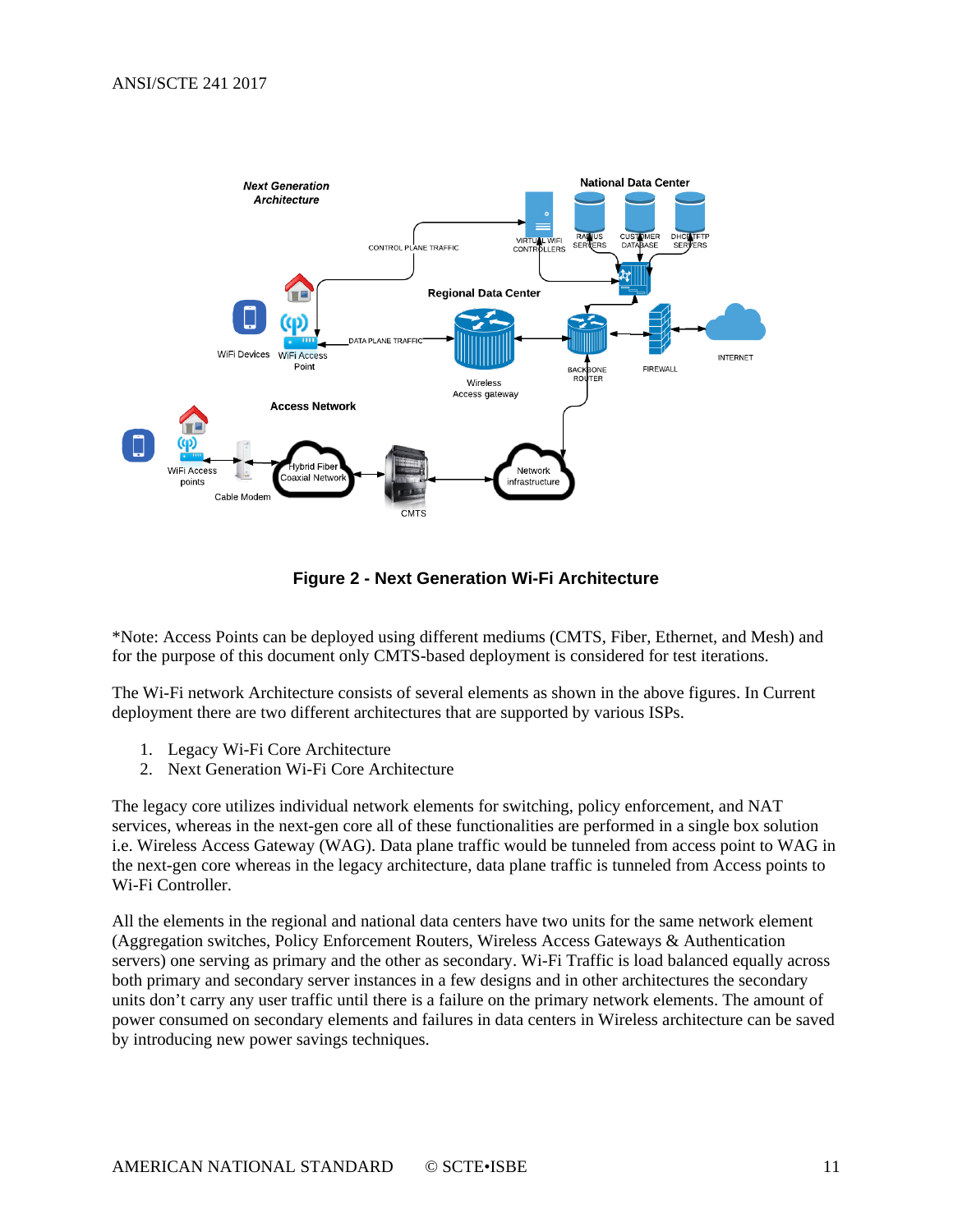#### ANSI/SCTE 241 2017

Wi-Fi access points tend to broadcast beacons for every 100ms and these are broadcasted even without the presence of Wi-Fi Clients. The amount of power consumed by Wi-Fi access points can be saved by introducing new power saving techniques.

Below is the description of a few elements in the Wi-Fi Architectures.

**Access network:** This generally consists of wireless Access Points and underlying backhaul transport (DOCSIS, Ethernet, and EPON). The Access network provides end user connectivity for Wireless subscribers using 802.11 a/b/g/n/ac standards. Any failure in the Access network will cause the clients to be disassociated from the network.

Access Point: Device that allows wireless connections when connected to a router or switch over a wired network. The 802.11 standard protocols allow the wireless clients to connect to the Access Point over the air and the transport of the traffic is passed through a tunnel formed between the WAP and controllers. Tunnel types that are commonly used in today's Wi-Fi architecture are CAPWAP, LWAPP, L2TP and others.

Cable Modem: All of the wireless Access Points connect to either an embedded or external cable modem. The Cable Modem acts as a layer 2 bridge and receives IP connectivity from the CMTS after successful registration. During the initial boot up stage, configuration files are pushed to the CM from the CMTS for various parameters such as bandwidth, COS, IP connectivity  $\&$ provisional codes. Any failure in the cable modem will cause the Access Points to be disassociated from the network.

If failures occur in the Access network, clients may not be able to authenticate and may not become associated with the network. Power saving techniques will be relatively complex as each vendor supports different protocols for transport.

**Regional Data Center:** Generally consists of aggregation switches, Wi-Fi Controllers, Policy Enforcement Routers and Wireless Access Gateways. The Regional Data Center serves as a back bone to the network, providing IP connectivity to clients, session management, and policy enforcement. Wi-Fi Controllers are used to manage all Access Points within the same network. Access Points will establish a tunnel (vendor proprietary protocol) with a Wi-Fi Controller to pass user traffic.

Wi-Fi Controllers: A Wi-Fi Controller is a hardware/virtual device that provides a single point of management for all of the Access Points in a network; those Access Points connect to the Wi-Fi controller, which then connects to the wireless network. The Wi-Fi Controller provides the Access Point its configuration and also functions as a switch for all of the wireless traffic. The Wi-Fi Controller also consolidates management for the entire wireless network in one place.

Aggregation Switches: Provides the functionality of forwarding user traffic between various parts of the Access network and the transport network. VLANs will be created on the Aggregation switches to reduce the broadcast domains and to minimize security issues.

**The Policy Enforcement Router and Wireless Access Gateway equipment types will be referred to generically as Gateway Servers in this document to maintain consistent terminology across the legacy and next generation Wi-Fi core architectures**.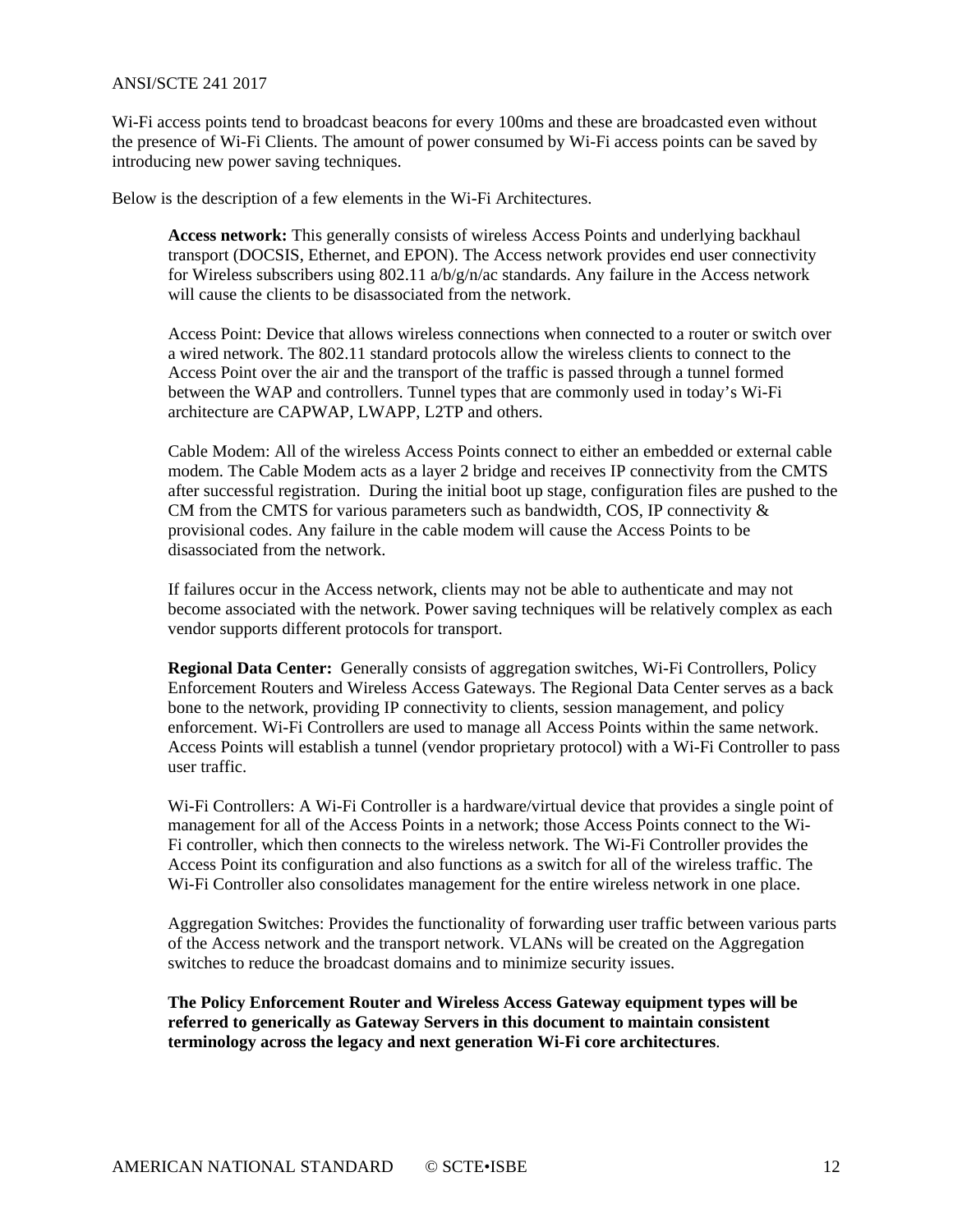Policy Enforcement Routers (Gateway Servers): The functionality of this device is to verify whether a user is authenticated and authorized to use specific network services. These devices perform the following key aspects of subscriber management:

Subscriber identification Service and policy determination Session policy enforcement Session life-cycle management Accounting for access and service usage Session state monitoring Network Address Translation service

Any failures in the regional data center may result in client connectivity issues and internet service may be interrupted.

Wireless Access Gateway (Gateway server): This device serves as the aggregation point for all wireless subscriber traffic. Ethernet over GRE (EoGRE) protocol is a new aggregation solution for aggregating Wi-Fi traffic from hotspots. This solution enables customer premises equipment (CPE) devices to bridge the Ethernet traffic coming from an end host, and encapsulates the traffic in Ethernet packets over an IP GRE tunnel. When the IP GRE tunnels are terminated on a service provider broadband network gateway, the end host's traffic is terminated and subscriber sessions are initiated for the end host. This feature allows the separation of Control Plane and Date Plane on the controllers to enhance independent scalability. In addition, various core functions such as DHCP, CGNAT, QoS, ACLs, Wi-Fi Session Management may be converged to reduce operational complexity in a single box solution. These routers are capable of managing approximately 5-10 million concurrent wireless subscriber devices actively passing traffic.

These routers are being deployed by all the Cable MSO partners for various deployment scenarios such as:

Broadband Network Gateway for residential service delivery with advanced subscriber management

Multiservice Edge Router for business VPN, Cloud and data center interconnect services Mobile Backhaul Aggregation Router to address the needs of macro, small cell and heterogeneous networks

Mobile Gateway for the mobile packet core (2G, 3G and LTE)

WLAN Gateway for carrier Wi-Fi networks supporting carrier Wi-Fi mobility including cellular interworking and advanced subscriber management

Security Gateway (SeGW) for macro and small cell and carrier Wi-Fi networks

#### **National Data Center:**

Radius Servers: Authentication, authorization, and accounting (AAA) is a term for a framework for controlling access to network resources, enforcing policies and providing necessary usage information to watermarking and billing services.

First Authentication provides a way of identifying a user; users provide their credentials manually through the captive portal or the user's device mac address before gaining access to the network. AAA server compares the user's credentials against a stored user database / directory. Access to the network is granted only when the credentials match with the database. If the credentials are at variance, authentication fails and network access is denied to the subscriber.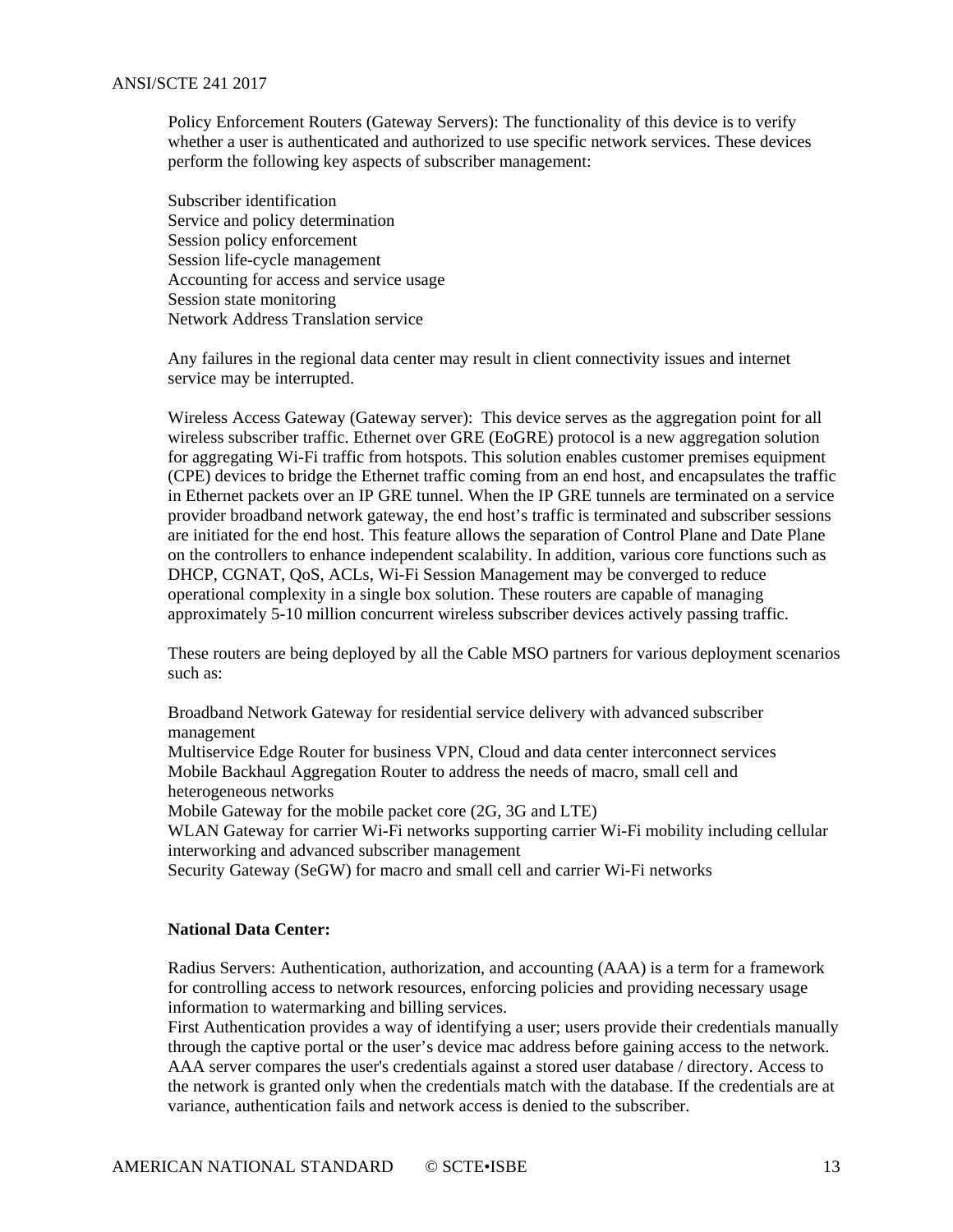Authorization is the process of enforcing policies. After successful authentication, the authorization process determines whether the user has the authority or privileges to access certain resources in the network.

The Final process in the AAA framework is Accounting, which measures / reports network resources utilized by the user during the session. This includes the data usage, network resources, and time duration of the session or other measurable parameters. The information is reported and consumed by billing and analysis departments.

Backend Data servers: Provide a directory which creates and stores subscriber information.

DHCP server: DHCP servers are used to provide IP dynamically to all the cable modem and wireless clients associated with the Access Points.

Any failure in the NDC will cause the client to be in an unauthenticated state and will not be allowed to use Wi-Fi services.

# <span id="page-13-1"></span><span id="page-13-0"></span>**7. Wi-Fi Controller Equipment**

#### **7.1. Description of Equipment**

See section [6.1](#page-9-2) above.

Two separate classes of equipment are accounted for:

- a. Equipment with just "control plane" functionality
- b. Equipment with both "control plane" and "Client Data Traffic" functionality

#### <span id="page-13-3"></span><span id="page-13-2"></span>**7.2. Energy Metrics for Wi-Fi Controller Equipment**

#### *7.2.1. Introduction*

<span id="page-13-4"></span>The following sections specify the metrics to be used for determining the power consumption for entities associated with the corresponding equipment type.

#### *7.2.2. Power Consumption Metrics for Wi-Fi Controller Equipment with just "control plane" Functionality*

#### *7.2.2.1. Power per Access Point for Wi-Fi Controller Equipment with just "control plane" Functionality*

<span id="page-13-5"></span>Power consumption per Access Point for Wi-Fi Controllers with just "control plane" functionality *shall* be determined with the following metric:

> $Wi-Fi$  Controller Total Chassis Power (Watts) Maximum Number of Supported Access Points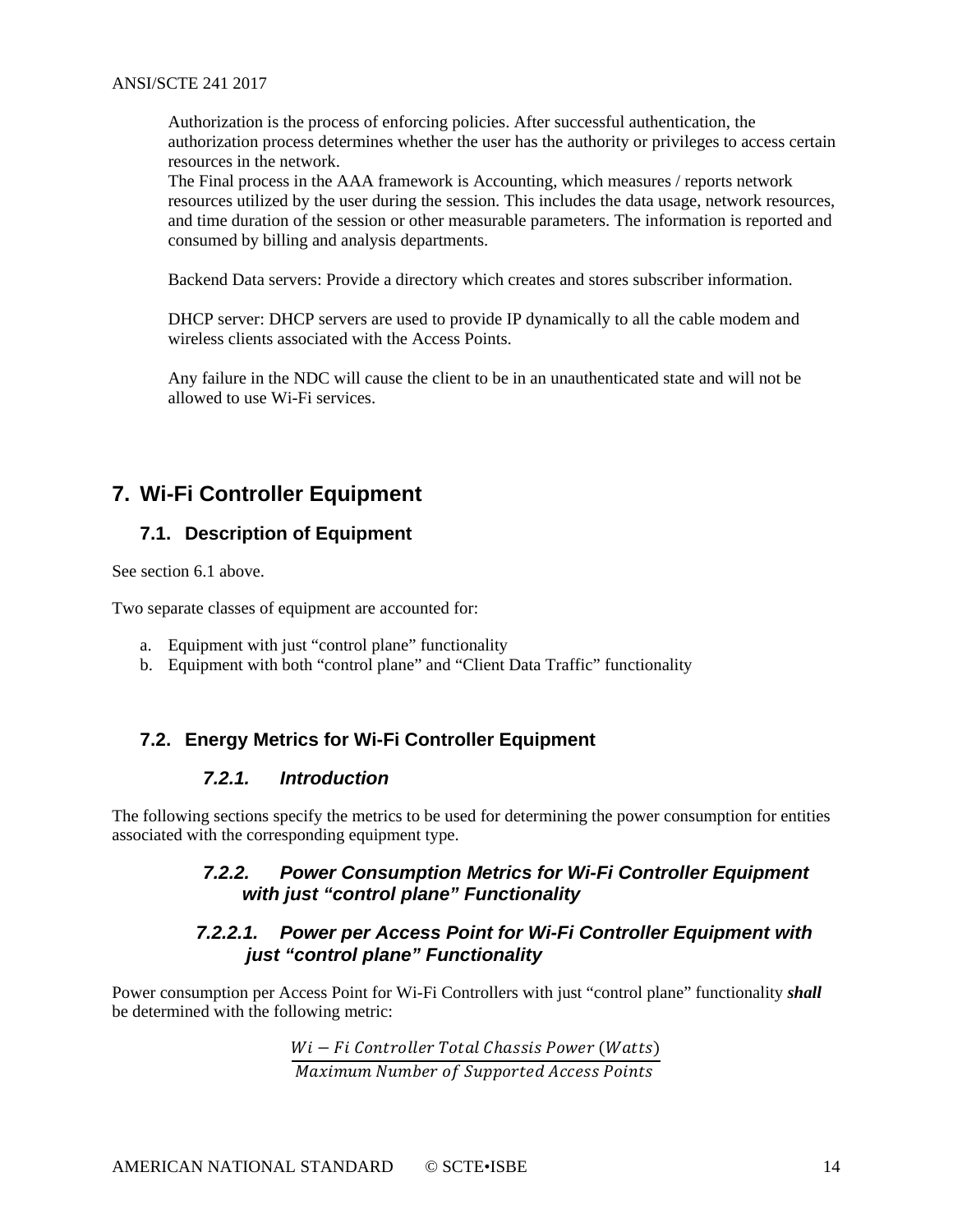ANSI/SCTE 241 2017

*Wi-Fi Controller Total Chassis Power shall* represent the total power consumption (in watts) of the Wi-Fi Controller chassis as determined by measurements at the power entry point just outside the chassis.

<span id="page-14-1"></span>*Maximum Number of Supported Access Points shall* represent the highest number of Access Points that can be supported in the chassis.

#### *7.2.2.2. Power per Client for Wi-Fi Controller Equipment with just "control plane" Functionality*

Power consumption per client for Wi-Fi Controllers with just "control plane" functionality *shall* be determined with the following metric:

> $Wi-Fi$  Controller Total Chassis Power (Watts) Maximum Number of Supported Clients

*Wi-Fi Controller Total Chassis Power shall* represent the total power consumption (in watts) of the Wi-Fi Controller chassis as determined by measurements at the power entry point just outside the chassis.

<span id="page-14-0"></span>*Maximum Number of Supported Clients shall* represent the highest number of clients that can be supported simultaneously in the chassis.

#### *7.2.3. Power Consumption Metrics for Wi-Fi Controller Equipment with both "control plane" and "Client Data Traffic" functionality*

Multiple metrics are to be evaluated for this type of Wi-Fi Controller as specified below. The three metrics specified in the below subsections are to be used to evaluate the power consumption characteristics of Wi-Fi Controllers that support both "control plane" as well as "client data traffic" functionality. It is important to note that evaluation and consideration of all three metrics is required in order to ensure a comprehensive understanding of these characteristics.

#### *7.2.3.1. Power per Access Point for Wi-Fi Controller Equipment with both "control plane" and "Client Data Traffic" functionality*

<span id="page-14-2"></span>Power consumption per Access Point for Wi-Fi Controllers with both "control plane" and "Client Data Traffic" functionality *shall* be determined with the following metric:

> $Wi-Fi$  Controller Total Chassis Power (Watts) Maximum Number of Supported Access Points

<span id="page-14-3"></span>*Wi-Fi Controller Total Chassis Power shall* represent the total power consumption (in watts) of the Wi-Fi Controller chassis as determined by measurements at the power entry point just outside the chassis.

*Maximum Number of Supported Access Points shall* represent the highest number of Access Points that can be supported in the chassis.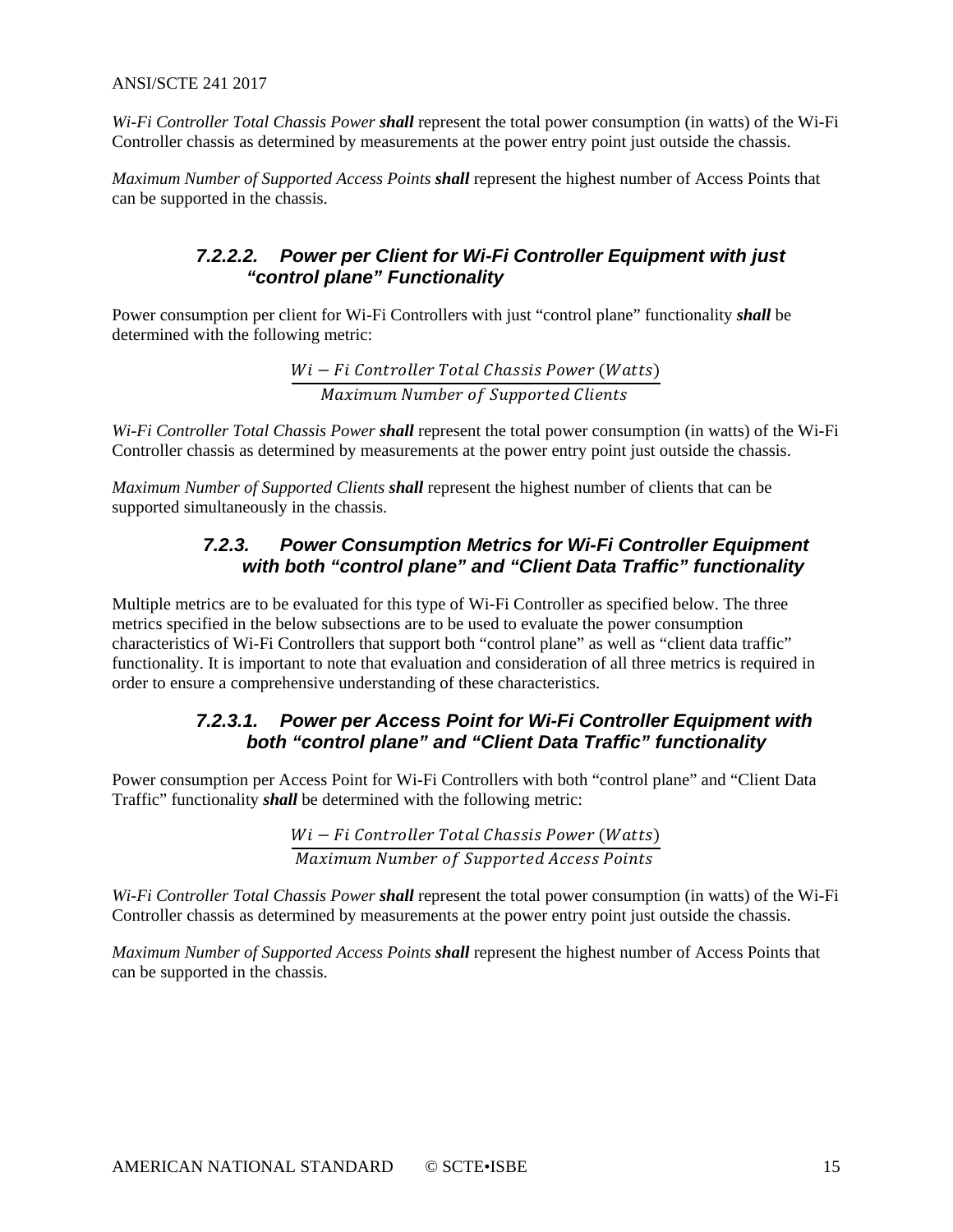#### *7.2.3.2. Power per Client for Wi-Fi Controller Equipment with both "control plane" and "Client Data Traffic" functionality*

Power consumption for Wi-Fi Controllers with both "control plane" and "Client Data Traffic" functionality per client *shall* be determined with the following metric:

> $Wi-Fi$  Controller Total Chassis Power (Watts) Maximum Number of Supported Clients

*Wi-Fi Controller Total Chassis Power shall* represent the total power consumption (in watts) of the Wi-Fi Controller chassis as determined by measurements at the power entry point just outside the chassis.

<span id="page-15-0"></span>*Maximum Number of Supported Clients shall* represent the highest number of clients that can be supported simultaneously in the chassis.

#### *7.2.3.3. Power per Throughput for Wi-Fi Controller Equipment with both "control plane" and "Client Data Traffic" functionality*

Power consumption per throughput for Wi-Fi Controllers with both "control plane" and "Client Data Traffic" functionality *shall* be determined with the following metric:

 $Wi - Fi$  Controller Total Chassis Power (Watts)

 $\overline{Maximum}$  Downstream Throughput (Gbps) +  $Maximum$  Upstream Throughput (Gbps)

*Wi-Fi Controller Total Chassis Power shall* represent the total power consumption (in watts) of the Wi-Fi Controller chassis as determined by measurements at the power entry point just outside the chassis.

*Maximum Downstream Throughput shall represent the maximum downstream payload*<sup>1</sup> throughput (i.e. rate of data traffic) supported by the chassis in Gbps as determined by measurements at the downstream *egress* interfaces with the following conditions. The maximum downstream throughput *shall* be supported with a downstream packet loss not to exceed 0.01% (i.e. approximating non-blocking operation). If the packet loss exceeds the above limit then the downstream throughput *shall* be decreased until the limit is met.

*Maximum Upstream Throughput shall* represent the maximum upstream payload<sup>1</sup> throughput (i.e. rate of data traffic) supported by the chassis in Gbps as determined by measurements at the upstream *egress* interfaces with the following conditions. The maximum upstream throughput *shall* be supported with an upstream packet loss not to exceed 0.01% (i.e. approximating non-blocking operation). If the packet loss exceeds the above limit then the upstream throughput *shall* be decreased until the limit is met.

1 Payload throughput as defined in this standard does *not* include Ethernet and IP header bits.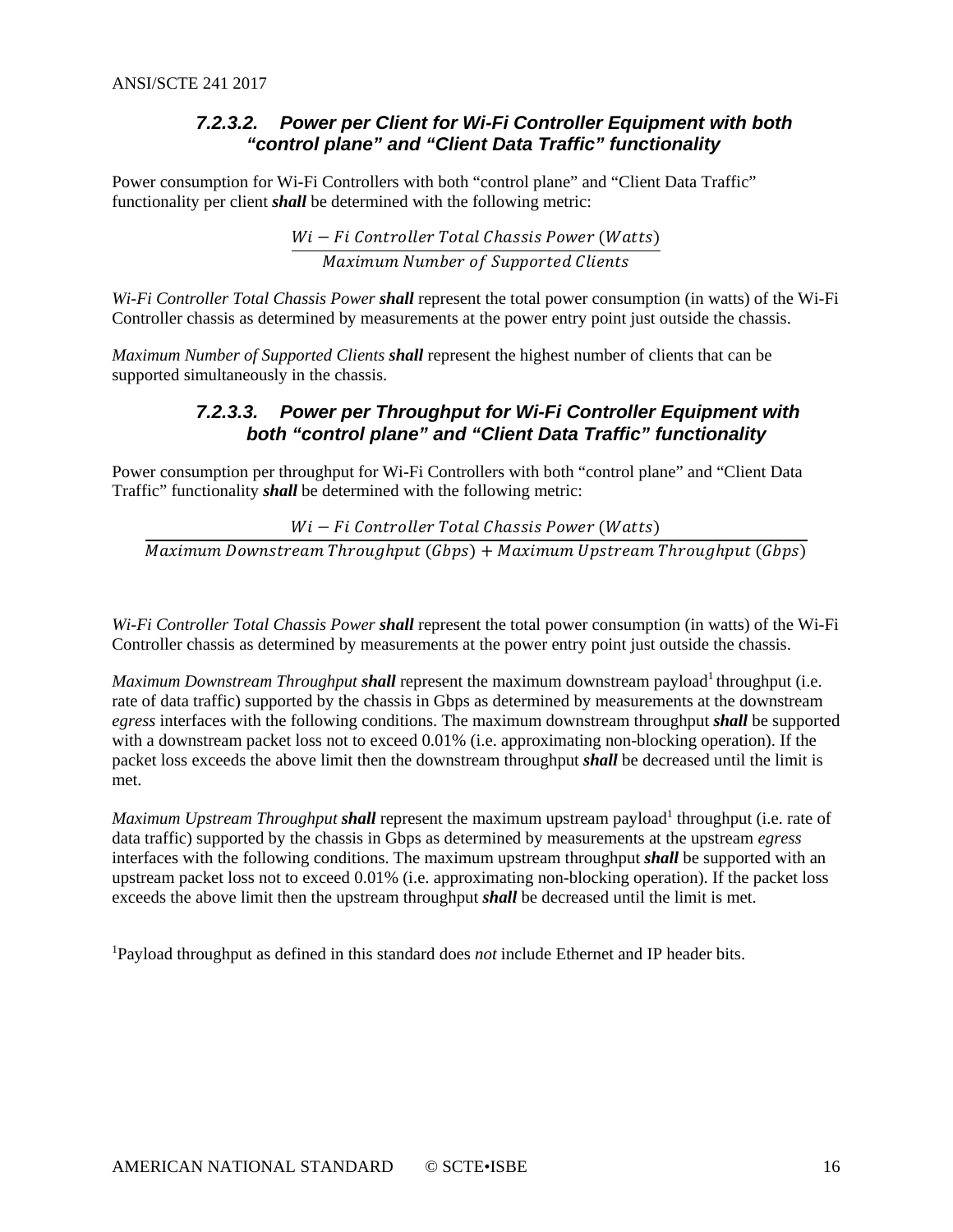#### <span id="page-16-1"></span><span id="page-16-0"></span>**7.3. Functional Density Metrics for Wi-Fi Controller Equipment**

#### *7.3.1. Functional Density Metrics for Wi-Fi Controller Equipment with just "control plane" Functionality*

The "Access Point" Functional Density for Wi-Fi Controller Equipment with just "control plane" functionality *shall* be determined with the following metric:

• *Maximum Number of Access points per Wi-Fi Controller rack unit* 

The above metric *shall* be evaluated by dividing *Maximum Number of Access Points supported by the chassis* (as specified in section [7.2.2.1\)](#page-13-5) by the total number of chassis rack units.

The "Client" Functional Density for Wi-Fi Controller Equipment with just "control plane" functionality *shall* be determined with the following metric:

• *Maximum Number of Supported Clients per Wi-Fi Controller rack unit*

<span id="page-16-2"></span>The above metric *shall* be evaluated by dividing *Maximum Number of Supported Clients* (as specified in section [7.2.2.2\)](#page-14-1) by the total number of chassis rack units.

#### *7.3.2. Functional Density Metrics for Wi-Fi Equipment with both "control plane" and "Client Data Traffic" functionality*

The "Access Point" Functional Density for Wi-Fi Controller Equipment with both "control plane" and "Client Data Traffic" functionality *shall* be determined with the following metric:

• *Maximum Number of Access points per Wi-Fi Controller rack unit* 

The above metric *shall* be evaluated by dividing *Maximum Number of Access Points supported by the chassis* (as specified in section [7.2.3.1\)](#page-14-2) by the total number of chassis rack units.

The "Client" Functional Density for Wi-Fi Controller Equipment with both "control plane" and "Client Data Traffic" functionality *shall* be determined with the following metric:

• *Maximum Number of Supported Clients per Wi-Fi Controller rack unit*

The above metric *shall* be evaluated by dividing *Maximum Number of Supported Clients* (as specified in section [0\)](#page-14-3) by the total number of chassis rack units.

The "Throughput" Functional Density for Wi-Fi Controller Equipment with both "control plane" and "Client Data Traffic" functionality *shall* be determined with the following metric:

• *Maximum Throughput per Wi-Fi Controller rack unit*

The above metric *shall* be evaluated by dividing the maximum throughput (in Gbps) supported by the Wi-Fi Controller chassis by the total number of chassis rack units. The maximum throughput per Wi-Fi Controller chassis unit *shall* be determined using the guidance provided in sections [7.2.3.3](#page-15-0) and [10.5.](#page-24-0)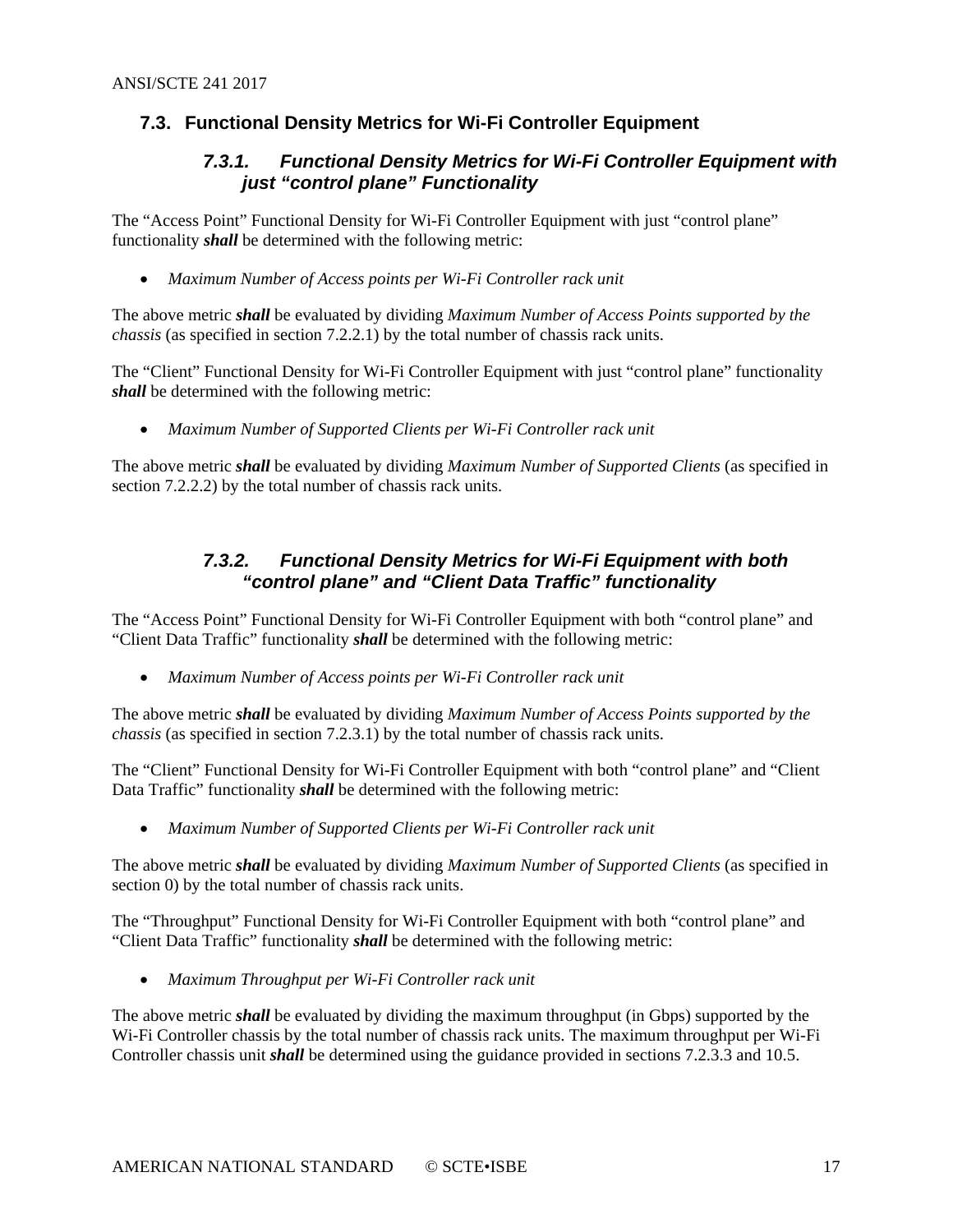### <span id="page-17-0"></span>**8. Access Point Equipment**

#### <span id="page-17-1"></span>**8.1. Access Point Equipment Description**

See section 6.1 above. The scope of Access Point equipment for this standard *shall* be limited to "strandmounted" (aka "CMAP") devices that draw their power from the cable plant and contain an integrated Cable Modem.

#### <span id="page-17-2"></span>**8.2. Access Point Power Consumption Metrics**

The three metrics specified in the below subsections are to be used to evaluate the power consumption characteristics of Access Point equipment. It is important to note that evaluation and consideration of all three metrics is required in order to ensure a comprehensive understanding of these characteristics.

#### *8.2.1. Access Point Power Consumption per Throughput*

<span id="page-17-3"></span>Power consumption per throughput for Access Point equipment *shall* be determined with the following metric:

Access Point Total Enclosure Power (Watts)

Maximum Downstream Throughput (Gbps) + Maximum Upstream Throughput (Gbps)

*Access Point Total Enclosure Power shall* represent the total power consumption (in watts) of the Access Point as determined by measurements at the power entry point just outside the Access Point enclosure.

*Maximum Downstream Throughput shall* represent the maximum downstream payload<sup>1</sup> throughput (i.e. rate of data traffic) supported by the Access Point in Gbps as determined by measurements at the downstream *egress* interfaces with the following conditions. The maximum downstream throughput *shall* be supported with a downstream packet loss not to exceed 0.01% (i.e. approximating non-blocking operation). If the packet loss exceeds the above limit then the downstream throughput *shall* be decreased until the limit is met.

*Maximum Upstream Throughput shall represent the maximum upstream payload<sup>1</sup> throughput (i.e. rate of* data traffic) supported by the Access Point in Gbps as determined by measurements at the upstream *egress* interfaces with the following conditions. The maximum upstream throughput *shall* be supported with an upstream packet loss not to exceed 0.01% (i.e. approximating non-blocking operation). If the packet loss exceeds the above limit then the upstream throughput *shall* be decreased until the limit is met.

<span id="page-17-4"></span>1 Payload throughput as defined in this standard does *not* include Ethernet and IP header bits.

#### *8.2.2. Access Point Power Consumption per Client*

For Access Point equipment, the power consumption per client *shall* be determined with the following metric:

> Access Point Total Enclosure Power (Watts) Maximum Number of Supported Clients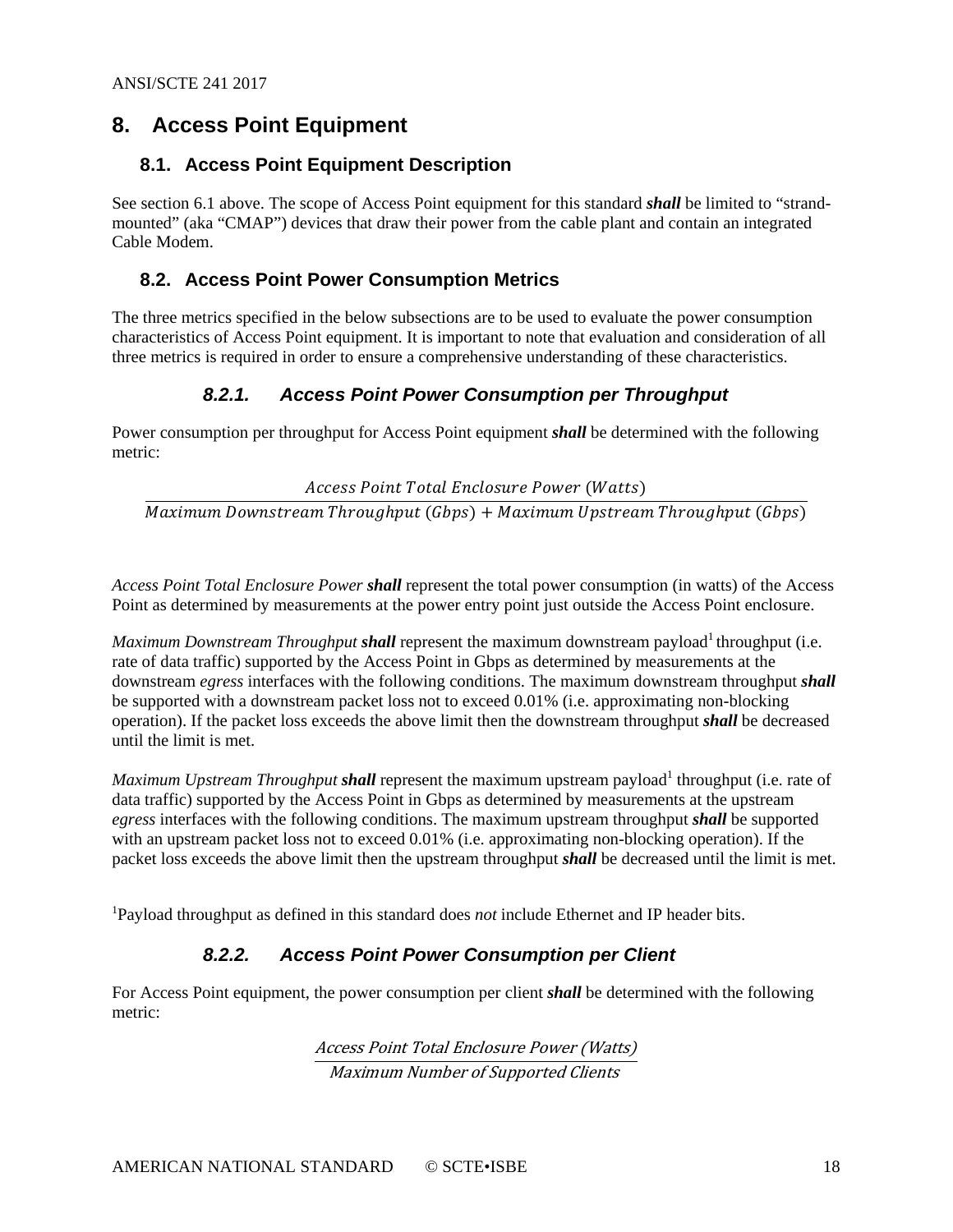#### ANSI/SCTE 241 2017

*Access Point Total Enclosure Power shall* represent the total power consumption (in watts) of the Access Point as determined by measurements at the power entry point just outside the Access Point enclosure.

<span id="page-18-0"></span>*Maximum Number of Supported Clients shall* represent the highest number of clients that the Access Point can support simultaneously.

#### *8.2.3. Access Point Power Consumption per Tunnel*

For Access Point equipment, the power consumption per Tunnel *shall* be determined with the following metric:

> Access Point Total Enclosure Power (Watts) Maximum Number of Supported Tunnels

*Access Point Total Enclosure Power shall* represent the total power consumption (in watts) of the Access Point as determined by measurements at the power entry point just outside the enclosure.

*Maximum Number of Supported shall* represent the highest number of Tunnels that the Access Point can support simultaneously.

#### <span id="page-18-1"></span>**8.3. Access Point Functional Density Metrics**

The "Throughput" Functional Density for Access Point equipment *shall* be determined with the following metric:

• *Maximum Throughput per Access Point*

The above metric *shall* be evaluated by determining the maximum throughput (in Gbps) supported by the Access Point. The maximum throughput per Access Point *shall* be determined using the guidance provided in sections [8.2.1](#page-17-3) and [10.5.](#page-24-0)

The "Client" Functional Density for Access Point equipment *shall* be determined with the following metric:

• *Maximum Number of Clients per Access Point*

The above metric *shall* be evaluated by determining the maximum number clients supported by the Access Point.

The "Tunnel" Functional Density for Access Point equipment *shall* be determined with the following metric:

• *Maximum Number of Tunnels per Access Point*

The above metric *shall* be evaluated by determining the maximum number tunnels supported by the Access Point.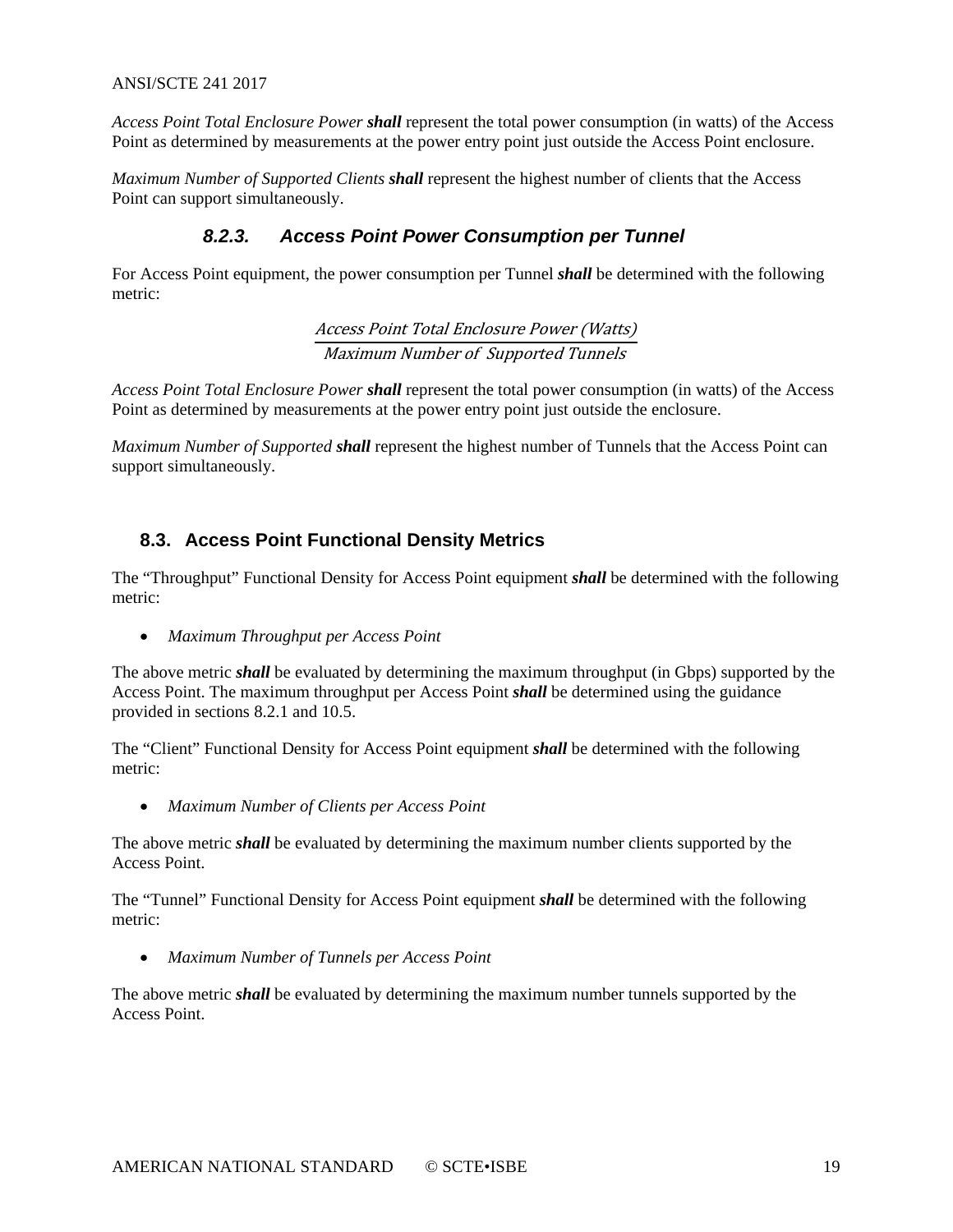#### <span id="page-19-0"></span>**9. Gateway Server Equipment**

#### <span id="page-19-1"></span>**9.1. Gateway Server Equipment Description**

<span id="page-19-2"></span>See section 6.1 above.

#### <span id="page-19-3"></span>**9.2. Gateway Server Power Consumption Metrics**

#### *9.2.1. Gateway Server Power Consumption per Session*

The Gateway Server power consumption per Session *shall* be determined with the following metric:

Gateway Server Total Chassis Power (Watts) Maximum Number of Sessions supported by the chassis

*Gateway Server Total Chassis Power (Watts) shall* represent the total power consumption (in watts) of the Gateway Server chassis as determined by measurements at the power entry point just outside the chassis.

*Maximum Number of Sessions supported by the chassis shall* represent the highest number of Sessions that can be supported in the chassis.

- a. For a Wireless Access Gateway (WAG), each Access Point has a single tunnel to/from a WAG. A client connects to the Access Point then the session is formed (there is one session per client). The Access Point sees the first client and the tunnel to/from the WAG is then formed.
- b. For a Policy Enforcement Router (legacy), there are no tunnels only Wi-Fi sessions. A session is a client association with an Access Point (also involving DHCP operations to obtain and IP address).

#### *9.2.2. Gateway Server Power per Throughput*

<span id="page-19-4"></span>Power consumption per throughput for Gateway Server equipment *shall* be determined with the following metric:

**Gateway Server Total Chassis Power (Watts)** 

 $\overline{Maximum}$  Downstream Throughput (Gbps) +  $Maximum$  Upstream Throughput (Gbps)

*Gateway Server Total Chassis Power shall* represent the total power consumption (in watts) of the Gateway Server chassis as determined by measurements at the power entry point just outside the chassis.

*Maximum Downstream Throughput shall* represent the maximum downstream payload<sup>1</sup> throughput (i.e. rate of data traffic) supported by the chassis in Gbps as determined by measurements at the downstream *egress* interfaces with the following conditions. The maximum downstream throughput *shall* be supported with a downstream packet loss not to exceed 0.01% (i.e. approximating non-blocking operation). If the packet loss exceeds the above limit then the downstream throughput *shall* be decreased until the limit is met.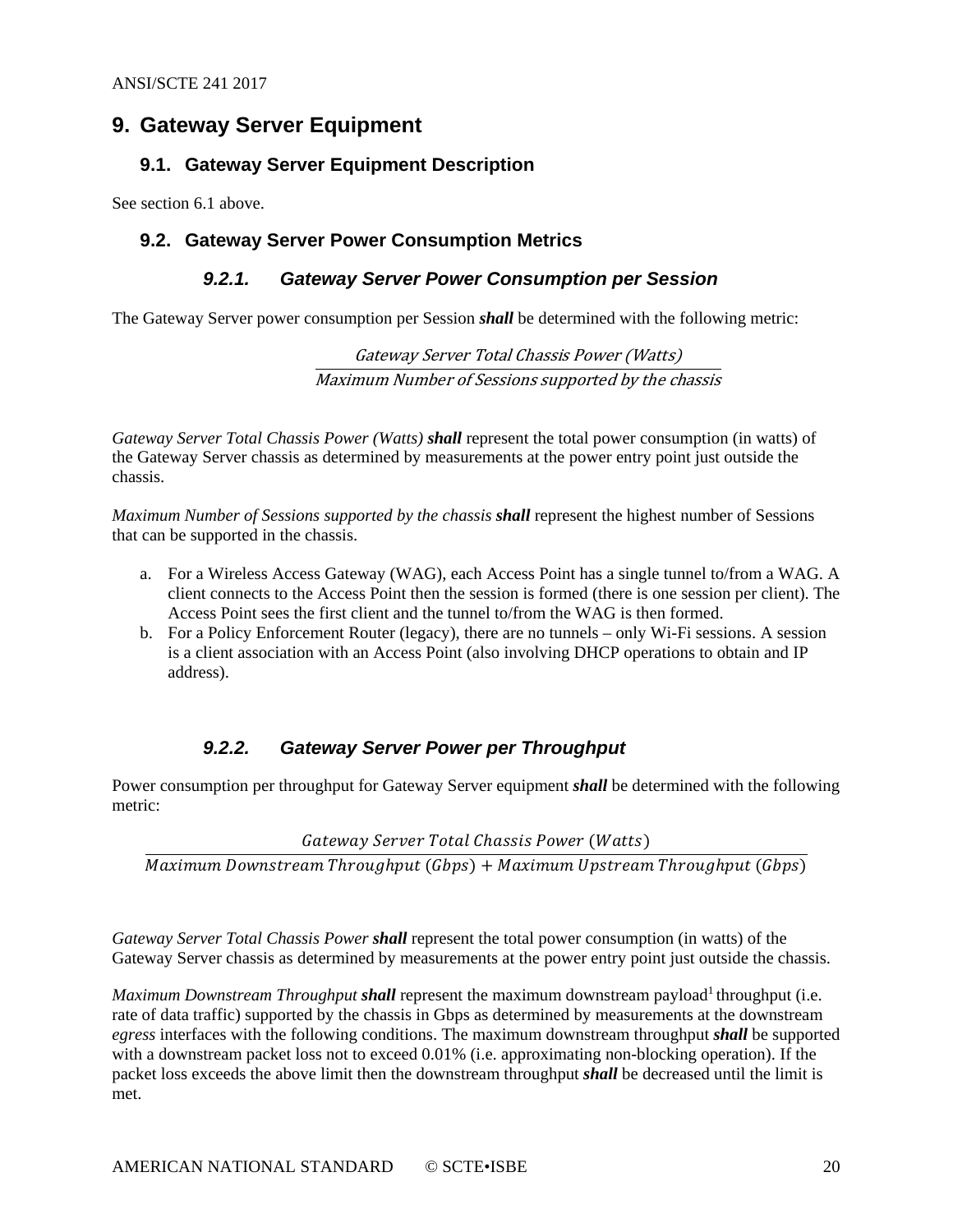*Maximum Upstream Throughput shall* represent the maximum upstream payload<sup>1</sup> throughput (i.e. rate of data traffic) supported by the chassis in Gbps as determined by measurements at the upstream *egress* interfaces with the following conditions. The maximum upstream throughput *shall* be supported with an upstream packet loss not to exceed 0.01% (i.e. approximating non-blocking operation). If the packet loss exceeds the above limit then the upstream throughput *shall* be decreased until the limit is met.

1 Payload throughput as defined in this standard does *not* include Ethernet and IP header bits.

#### <span id="page-20-0"></span>**9.3. Gateway Server Functional Density Metrics**

The "Session" Functional Density for Gateway Server equipment *shall* be determined with the following metric:

• *Maximum Number of Sessions per Gateway Server rack unit*

The above metric *shall* be evaluated by dividing the maximum number of sessions supported by the Gateway Server chassis by the total number of chassis rack units. The maximum number of sessions per Gateway Server chassis rack unit *shall* be determined as specified in section [9.2.1.](#page-19-3)

The "Throughput" Functional Density for Gateway Server equipment *shall* be determined with the following metric:

• *Maximum Throughput per Gateway Server*

The above metric *shall* be evaluated by determining the maximum throughput (in Gbps) supported by the Gateway Server. The maximum throughput per Gateway Server *shall* be determined using the guidance provided in sections [9.2.2](#page-19-4) and [10.5.](#page-24-0)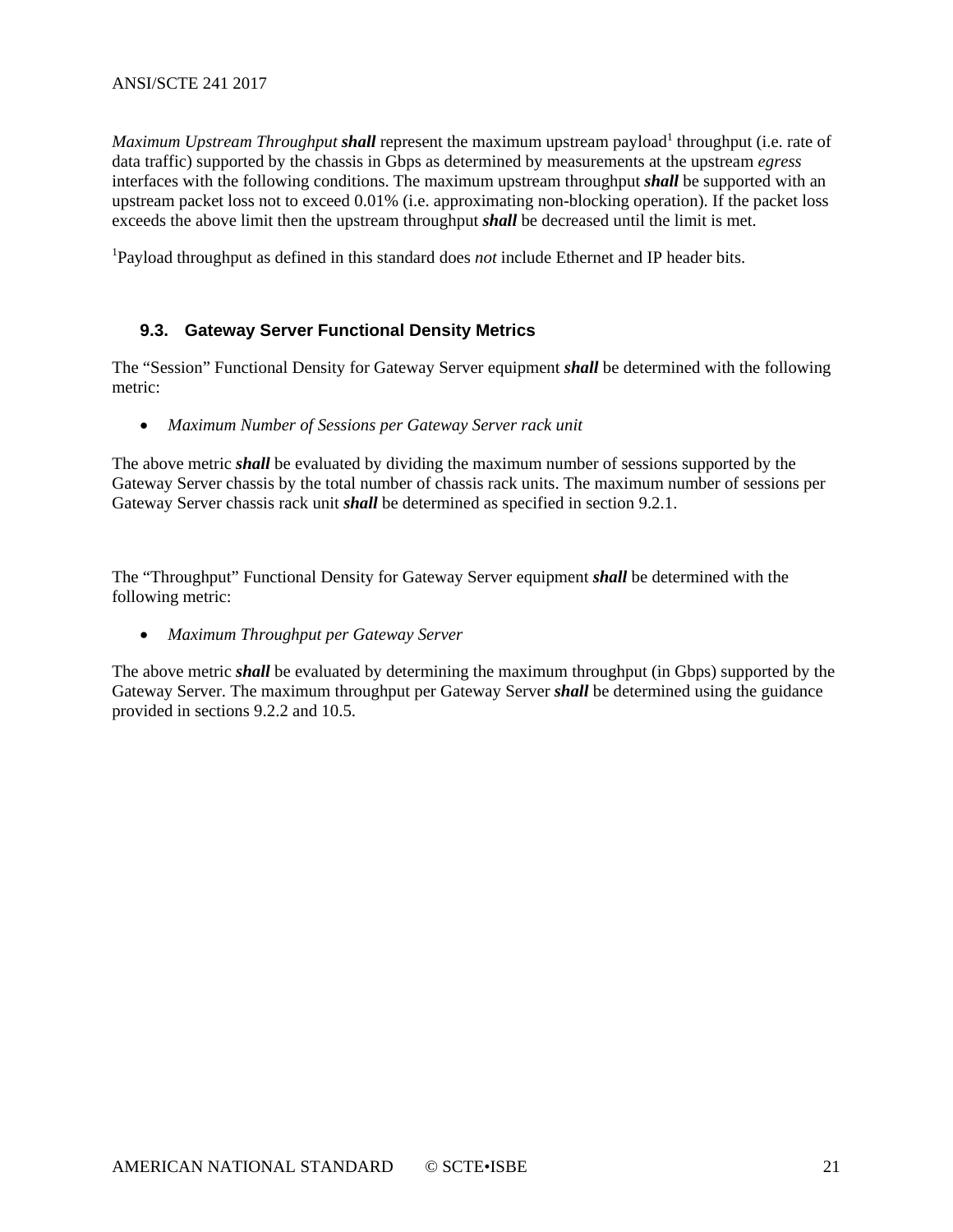#### <span id="page-21-1"></span><span id="page-21-0"></span>**10. Test Procedures**

#### **10.1. General Requirements and Methodology**

The general requirements and methodology specified in [SCTE\_General\_Test\_Procedures] for measuring power consumption *shall* be applied to the testing of all equipment types. That document includes requirements for aspects such as environmental, measurement equipment calibration, equipment stabilization, and general power measurement guidelines. However, for **Access Point equipment**, [SCTE\_General\_Test\_Procedures] *shall* be applied with the exception of the voltage requirements of section 6.2.4. Voltage requirements for Access Point equipment are covered in this document in section

#### <span id="page-21-2"></span>**10.2. General Equipment Configuration**

The following general equipment configuration *shall* be applied to the testing of all equipment types:

- All testing *shall* be performed on a fully-loaded chassis, as defined by the referenced application.
- All ports *shall* be in an active state and passing or ready to pass traffic.
- System software *shall* be properly configured prior to the test and all the necessary hardware components installed. Hardware and software *shall* be representative of a production unit.
- There is no EUT configuration change allowed any time beyond preparation phase. This includes (but not limited to) external configuration commands, scripts executing configuration commands on EUT during testing, etc.

Configuration *shall* include redundancy if supported by the particular EUT.

For any configuration or functionality that is not supported by the EUT, the equipment vendor *shall* provide a reasonable substitution and the particular substitution details *shall* be recorded along with the test results.

#### *10.2.1. Packet Length Distribution for Wi-Fi testing*

<span id="page-21-3"></span>The following distribution of packet lengths *shall* be applied to the testing of Wi-Fi equipment.

#### *10.2.1.1. Downstream Packet Length*

| <b>Packet Length</b> | Percentage of        |
|----------------------|----------------------|
| (bytes)              | <b>Total Traffic</b> |
|                      | $(\%)$               |
| 64                   | 10                   |
| 220                  | 10                   |
| 1000                 | 65                   |
| 1514                 | 15                   |

#### *10.2.1.2. Upstream Packet Length*

| <b>Packet Length</b> | Percentage of        |
|----------------------|----------------------|
| (bytes)              | <b>Total Traffic</b> |
|                      | (%)                  |
| 64                   | 15                   |
| 70                   | 25                   |
| 200                  | 50                   |
| 1483                 |                      |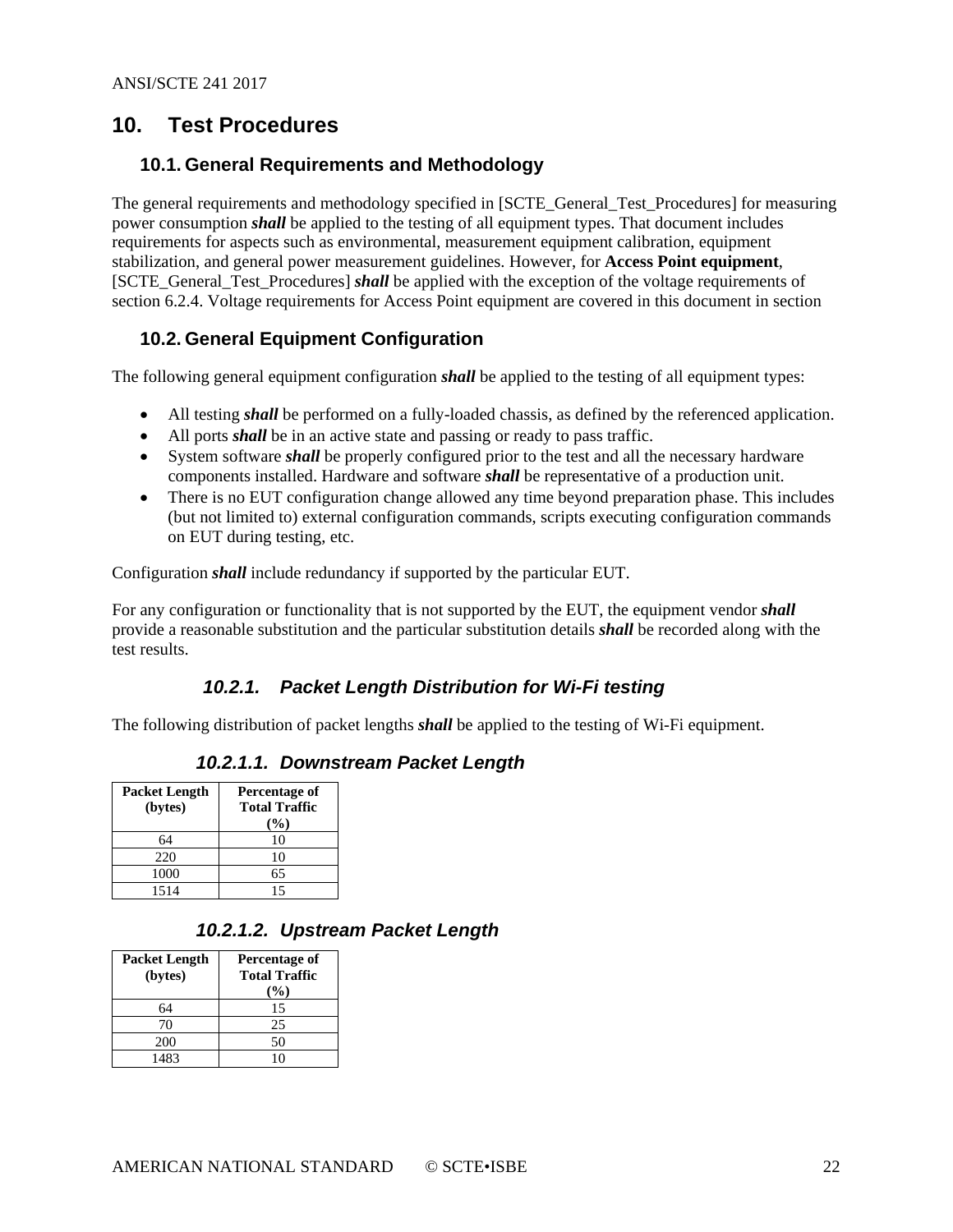#### <span id="page-22-0"></span>**10.3. General Measurement Procedure – 70% Utilization**

The 70% Utilization procedure *shall* consist of the following steps.

- 1. Pre-conditions:
	- a. Prior to the actual test, the EUT *shall* be exposed to the environmental conditions specified in [SCTE\_General\_Test\_Procedures].
- 2. Configuration and Stabilization:
	- a. Prior to testing, the EUT *shall* be powered and configured according to the requirements and loading defined in the test procedures section for the particular equipment type as listed below.
		- i. Wi-Fi Controller equipment Section [10.6](#page-25-0) and [10.7](#page-25-3)
		- ii. Access Point equipment Section [10.8](#page-26-0)
		- iii. Gateway Server equipment Section [10.9](#page-27-1)
	- b. Traffic generators are used to simulate traffic and collect the performance-related results according to the test conditions for the equipment type under test. Generators *shall* be configured for the specified traffic mix and traffic profile. Traffic generation *shall* be configured such that all configured data and control plane interfaces into and out of the EUT (including Wi-Fi radio channels in the case of an Access Point) are utilized at **70% ± 0.5%**. This utilization *shall* be sustained with a packet loss not to exceed 0.01% (i.e. approximating non-blocking operation). If the drop rate exceeds 0.01% then, if possible, additional resources *shall* be installed to increase the capacity.
	- c. Allow the equipment to stabilize in this mode for 15 minutes.
- 3. Measure and record the chassis power consumption for a period of 15 minutes. The measurement *shall* be in Watts as determined with a Power Meter at the power entry point just outside the EUT. If the power varies over the 15 minute measurement time interval, an average of the measurement *shall* be calculated.
- 4. Evaluate the appropriate equipment power consumption metrics (see list below) and record the results.
	- a. Wi-Fi Controller equipment with just "control plane" functionality Sections [7.2.2.1,](#page-13-5) [7.2.2.2](#page-14-1)
	- b. Wi-Fi Controller equipment with both "control plane" and "Client Data Traffic" functionality – Sections [7.2.3.1,](#page-14-2) [0](#page-14-3)
	- c. Access Point Equipment Sections [8.2.2,](#page-17-4) [8.2.3](#page-18-0)
	- d. Gateway Server Equipment Section [9.2.1](#page-19-3)
- 5. Repeat steps 2 4 for each applicable configuration scenario defined in the test configuration section for the equipment type under test.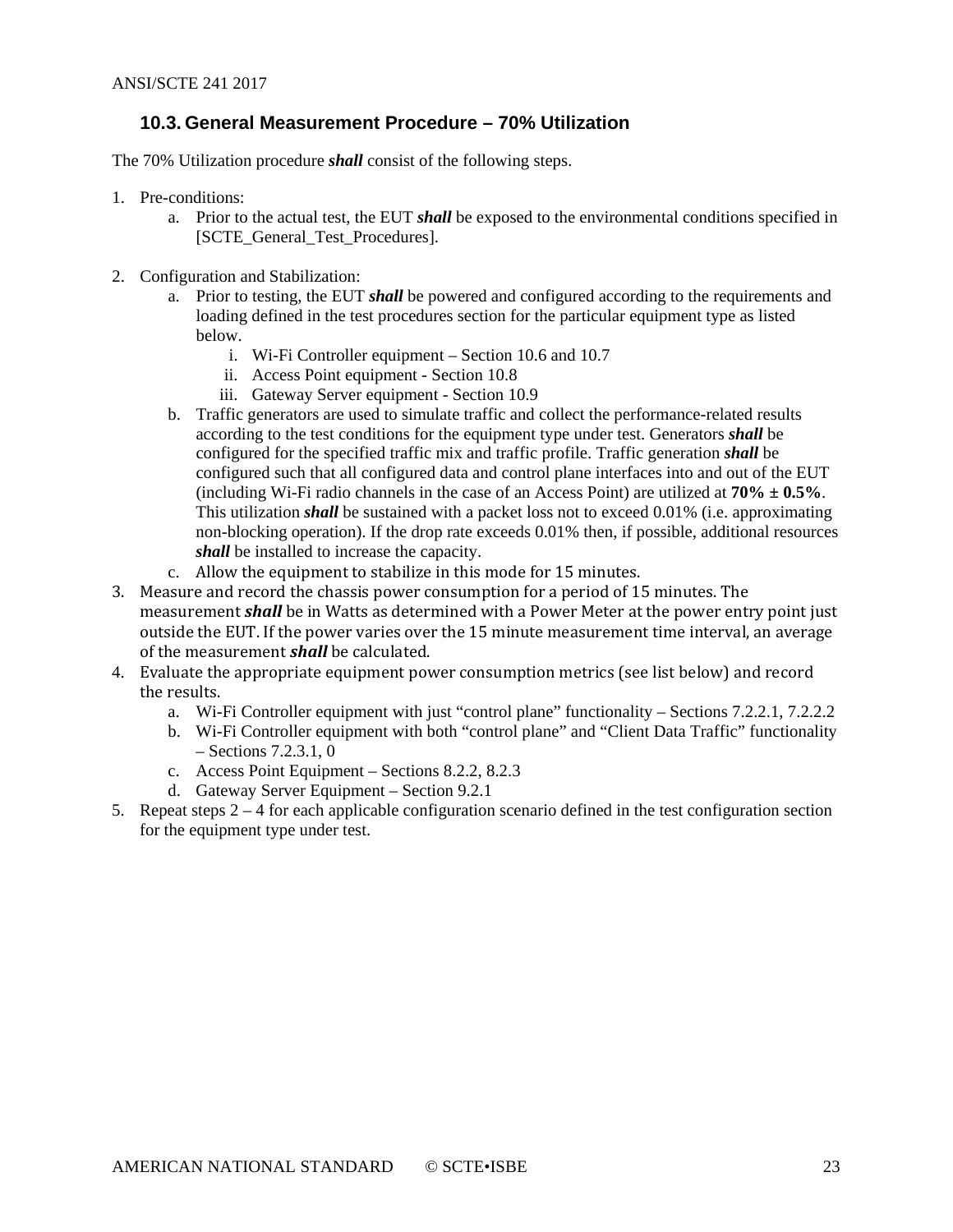#### <span id="page-23-0"></span>**10.4. General Measurement Procedure – Idle Test**

The purpose of this procedure is to evaluate the power consumption metrics while the system is not passing traffic. The Idle test procedure *shall* consist of the following steps.

- 1. Pre-conditions:
	- a. Prior to the actual test, the EUT *shall* be exposed to the environmental conditions specified in [SCTE\_General\_Test\_Procedures].
- 2. Configuration and Stabilization:
	- a. Prior to testing, the EUT *shall* be powered and configured according to the requirements and loading defined in the test procedures sections for the particular equipment type. In particular, the EUT *shall* still be *capable* of performing its normal functions (e.g. passing traffic, registering Access points, etc.) across its full set of resources.
		- i. Wi-Fi Controller equipment Section [10.6](#page-25-0) and [10.7](#page-25-3)
		- ii. Access Point equipment Section [10.8](#page-26-0)
		- iii. Gateway server equipment Section [10.9](#page-27-1)
	- b. The traffic generators *shall* be configured as follows:
		- i. Traffic generation *shall* be configured such that all configured data and control plane interfaces into and out of the EUT (including Wi-Fi radio channels in the case of an Access Point) are utilized at **0%** with a tolerance of **0.1%**.
	- c. Allow the equipment to stabilize in this mode for 15 minutes.
- 3. Measure and record the chassis power consumption for a period of 15 minutes. The measurement *shall* be in Watts as determined with a Power Meter at the power entry point just outside the chassis. If the power varies over the 15 minute measurement time interval, an average of the measurement *shall* be calculated.
- 4. Evaluate the appropriate equipment power consumption metric (see list below) and record the results.
	- a. Wi-Fi Controller equipment with just "control plane" functionality Sections [7.2.2.1,](#page-13-5) [7.2.2.2](#page-14-1)
	- b. Wi-Fi Controller equipment with both "control plane" and "Client Data Traffic" functionality – Sections [7.2.3.1,](#page-14-2) [0](#page-14-3)
	- c. Access Point Equipment Sections [8.2.2,](#page-17-4) [8.2.3](#page-18-0)
	- d. Gateway Server Equipment Section [9.2.1](#page-19-3)
- 5. Repeat steps  $2 4$  for each applicable configuration scenario defined in the test configuration section for the equipment type under test.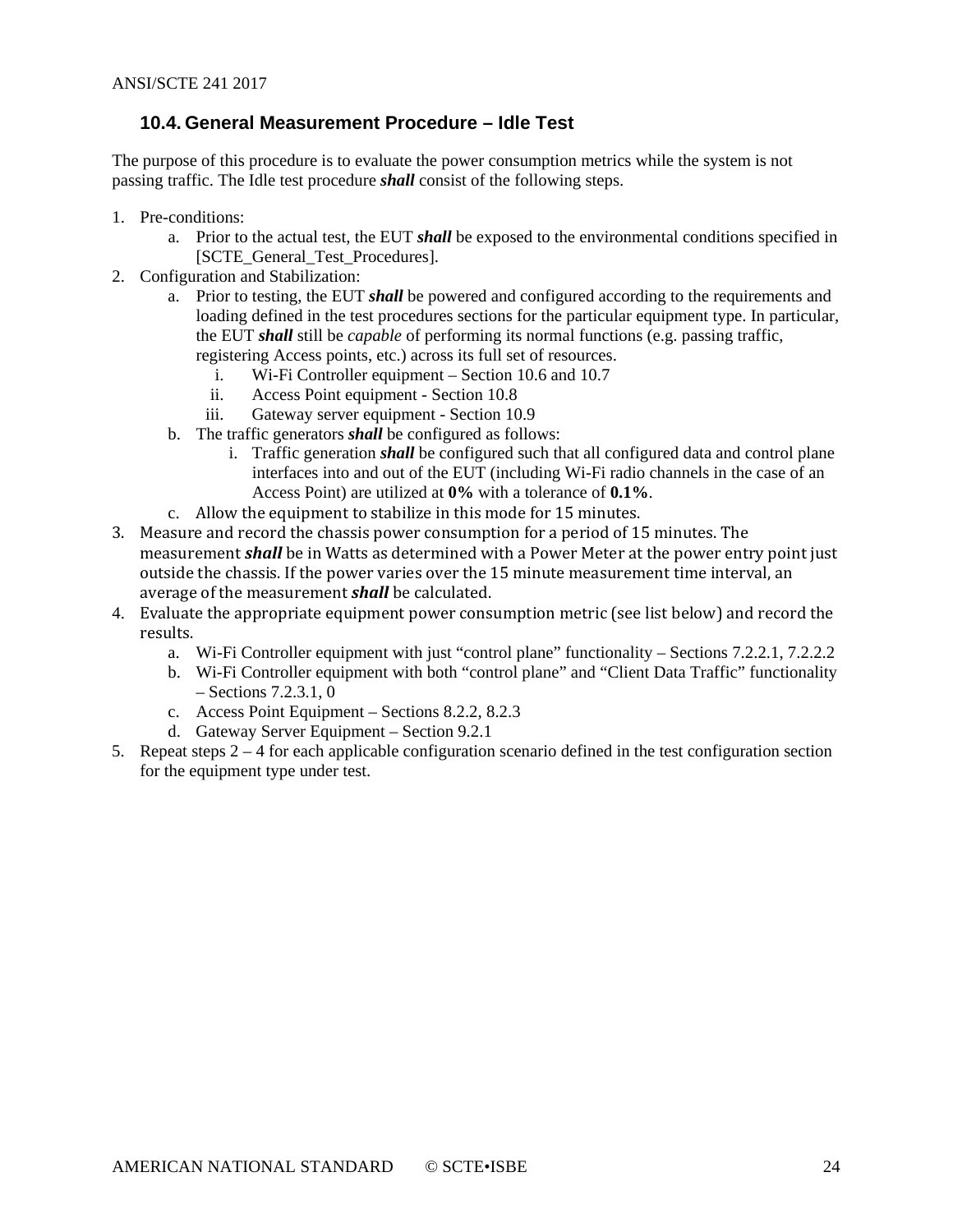#### <span id="page-24-0"></span>**10.5. General Measurement Procedure – Power Per Throughput**

The Power per Throughput measurement procedure *shall* consist of the following steps.

- 1. Pre-conditions:
	- a. Prior to the actual test, the EUT *shall* be exposed to the environmental conditions specified in [SCTE\_General\_Test\_Procedures].
- 2. Configuration and Stabilization:
	- a. Prior to testing, the EUT *shall* be powered and configured according to the requirements and loading defined in the test procedures section for the particular equipment type as listed below.
		- i. Wi-Fi Controller equipment Section [10.6](#page-25-0) and [10.7](#page-25-3)
		- ii. Access Point equipment Section [10.8](#page-26-0)
		- iii. Gateway Server equipment Section [10.9](#page-27-1)
	- b. Traffic generators are used to simulate traffic and collect the performance-related results according to the test conditions for the equipment type under test. Generators *shall* be configured for the specified traffic mix and traffic profile. The traffic rate *shall* be configured such that the measured downstream and upstream  $\angle$ EUT payload<sup>1</sup> throughputs achieve their highest possible sustained values with a packet loss not to exceed 0.01% (i.e. approximating non-blocking operation). If the packet loss exceeds the above limit then the downstream throughput *shall* be decreased until the limit is met.

The downstream payload throughput *shall* be measured at the downstream egress interfaces of the particular EUT. The upstream payload throughput *shall* be measured at the upstream egress interfaces of the particular EUT.

For example:

- i. For Access Points, the downstream payload throughput *shall* be measured at the egress radio interfaces. This effectively measures the rate of traffic that the EUT forwards to Wi-Fi clients.
- ii. For Access Points, the upstream payload throughput *shall* be measured at the (networkside) egress interfaces. This effectively measures the rate of traffic from Wi-Fi clients that is forwarded by the EUT.

Allow the equipment to stabilize in this mode for 15 minutes.

- 3. Measure and record the chassis power consumption for a period of 15 minutes. The measurement *shall* be in Watts as determined with a Power Meter at the power entry point just outside the chassis. If the power varies over the 15 minute measurement time interval, an average of the measurement *shall* be calculated.
- 4. Evaluate the appropriate equipment power consumption metric (see list below) and record the results. Note that the Power per Throughput metric does not apply to Wi-Fi Controller equipment with just "control plane" functionality.
	- o Wi-Fi Controller equipment with both "control plane" and "Client Data Traffic" functionality – Section [7.2.3.3](#page-15-0)
	- o Access point Equipment Section [8.2.1](#page-17-3)
	- o Gateway Server equipment Section [9.2.2](#page-19-4)
- 5. Repeat steps 2 4 for each applicable configuration scenario defined in the test configuration section for the equipment type under test.

1 Payload throughput as defined in this standard does *not* include Ethernet and IP header bits.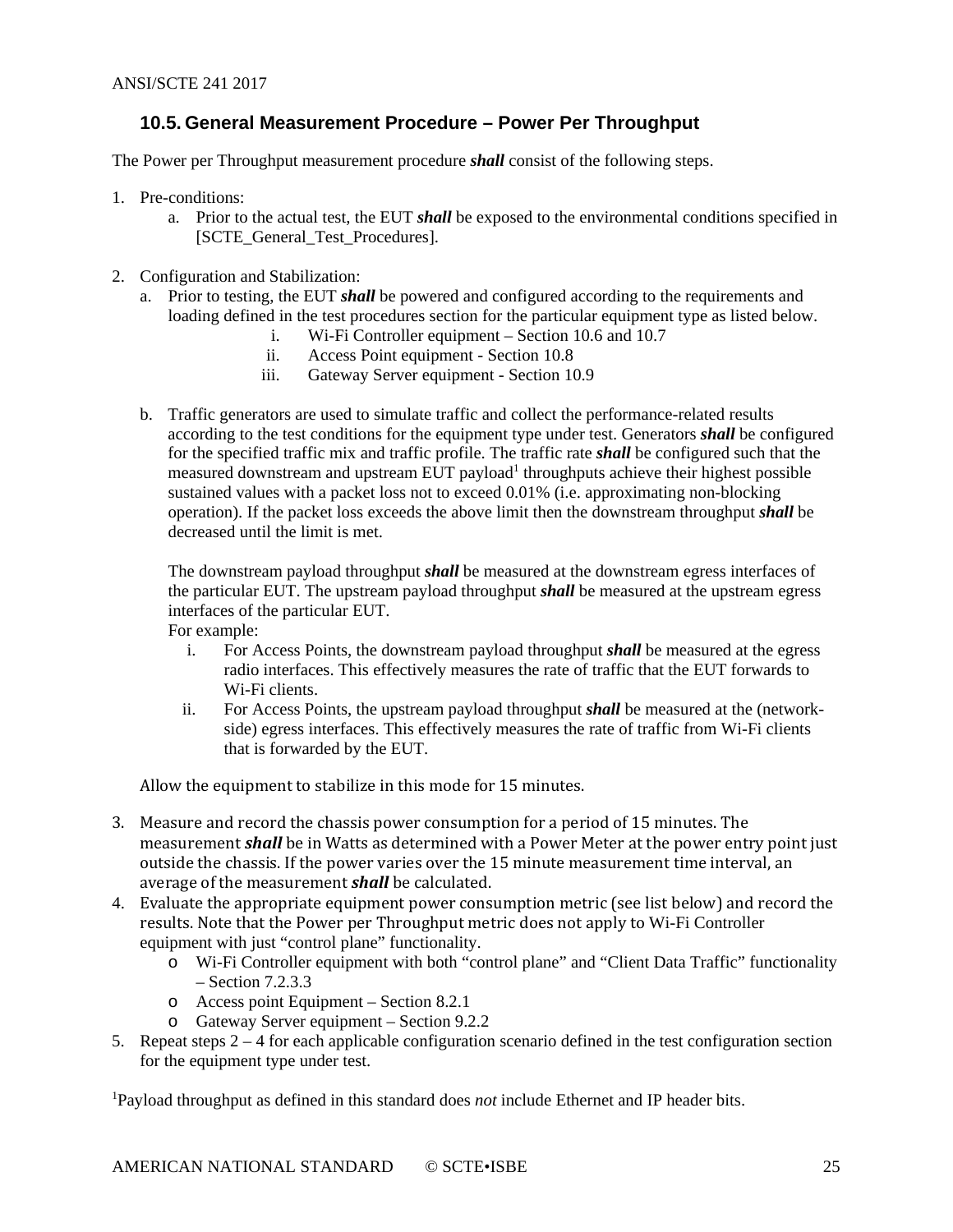#### <span id="page-25-1"></span><span id="page-25-0"></span>**10.6. Power Consumption Test Procedures for Wi-Fi Controller Equipment with just "control Plane" Functionality**

#### *10.6.1. Configuration for W-Fi Controller Equipment with just "control plane" Functionality*

The Wi-Fi Controller Chassis *shall* be configured with the maximum number of supported access points and the maximum number of supported Wi-Fi clients.

<span id="page-25-2"></span>The Wi-Fi Controller Chassis *shall* be configured with all control plane ports enabled.

#### *10.6.2. Applicable Test Procedures for Wi-Fi Controller Equipment with just "control plane" Functionality*

The following power consumption test procedures for Wi-Fi Controller EUT with just "control plane" Functionality *shall* be performed:

- a. 70% Utilization Test Section [10.3](#page-22-0)
- b. Idle Test Section [10.4](#page-23-0)

#### <span id="page-25-4"></span><span id="page-25-3"></span>**10.7. Power Consumption Test Procedures for Wi-Fi Controller Equipment with both "control Plane" and "client data traffic" Functionality**

#### *10.7.1. Configuration for W-Fi Controller Equipment with both "control Plane" and "client data traffic" Functionality*

The Wi-Fi Controller Chassis *shall* be configured with the maximum number of supported access points and the maximum number of supported Wi-Fi clients.

<span id="page-25-5"></span>The Wi-Fi Controller Chassis *shall* be configured with all control plane and data plane ports enabled.

#### *10.7.2. Applicable Test Procedures for Wi-Fi Controller Equipment with both "control Plane" and "client data traffic" Functionality*

The following power consumption test procedures for Wi-Fi Controller EUT with both "control Plane" and "client data traffic" Functionality *shall* be performed:

- c. 70% Utilization Test Section [10.3](#page-22-0)
- d. Idle Test Section [10.4](#page-23-0)
- e. Power per Throughput Test Section [10.5](#page-24-0)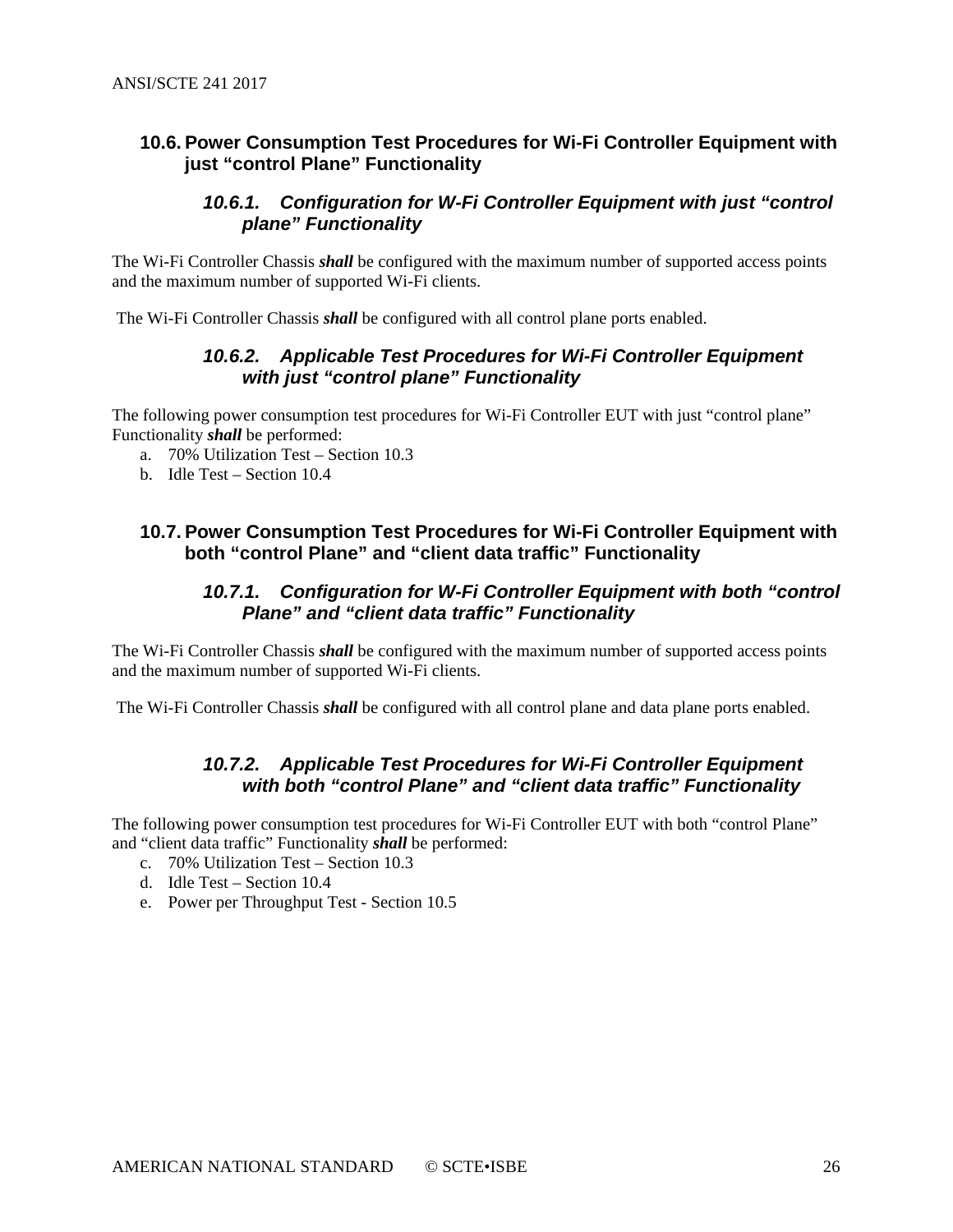#### <span id="page-26-1"></span><span id="page-26-0"></span>**10.8. Power Consumption Test Procedures for Access point Equipment**

#### *10.8.1. Access Point Environmental Requirements*

Access Point equipment *shall* be evaluated in accordance with the Temperature, Humidity, and Barometric Pressure requirements specified in [SCTE\_General\_Test\_Procedures] – section 6.2.4.

Access Point equipment *shall* be evaluated with a source providing the following voltage conditions:

• Power over cable (40-90 VAC  $\pm$  5% quasi-square wave, 47-63 Hz  $\pm$  1%) through common 5/8" hardline or F connector.

#### *10.8.2. Access point Configuration*

<span id="page-26-2"></span>The Access point *shall* be configured for the maximum supported number of concurrent Wi-Fi clients (i.e. clients) and a mix of clients to be used for testing (802.11b, g, n &ac).

The Access point *shall* be configured for the maximum supported number of concurrent tunnels.

The Access Point *shall* be configured to handle client communications with the following mixture of radio standards:



The following Access Point radio configuration *shall* be applied:

Downstream:

• Configure Wi-Fi channel in the 2.4 GHz band to channel 11 and in the 5 GHz band to channel 149 and perform tests for both 802.11n and 802.11ac in both the bands.

Upstream:

• Configure Wi-Fi channel in the 2.4 GHz band to channel 11 and in the 5 GHz band to channel 149 and perform tests for both 802.11n and 802.11ac in both the bands.

The following Access Point encryption technology *shall* be configured: "WPA-PSK (AES).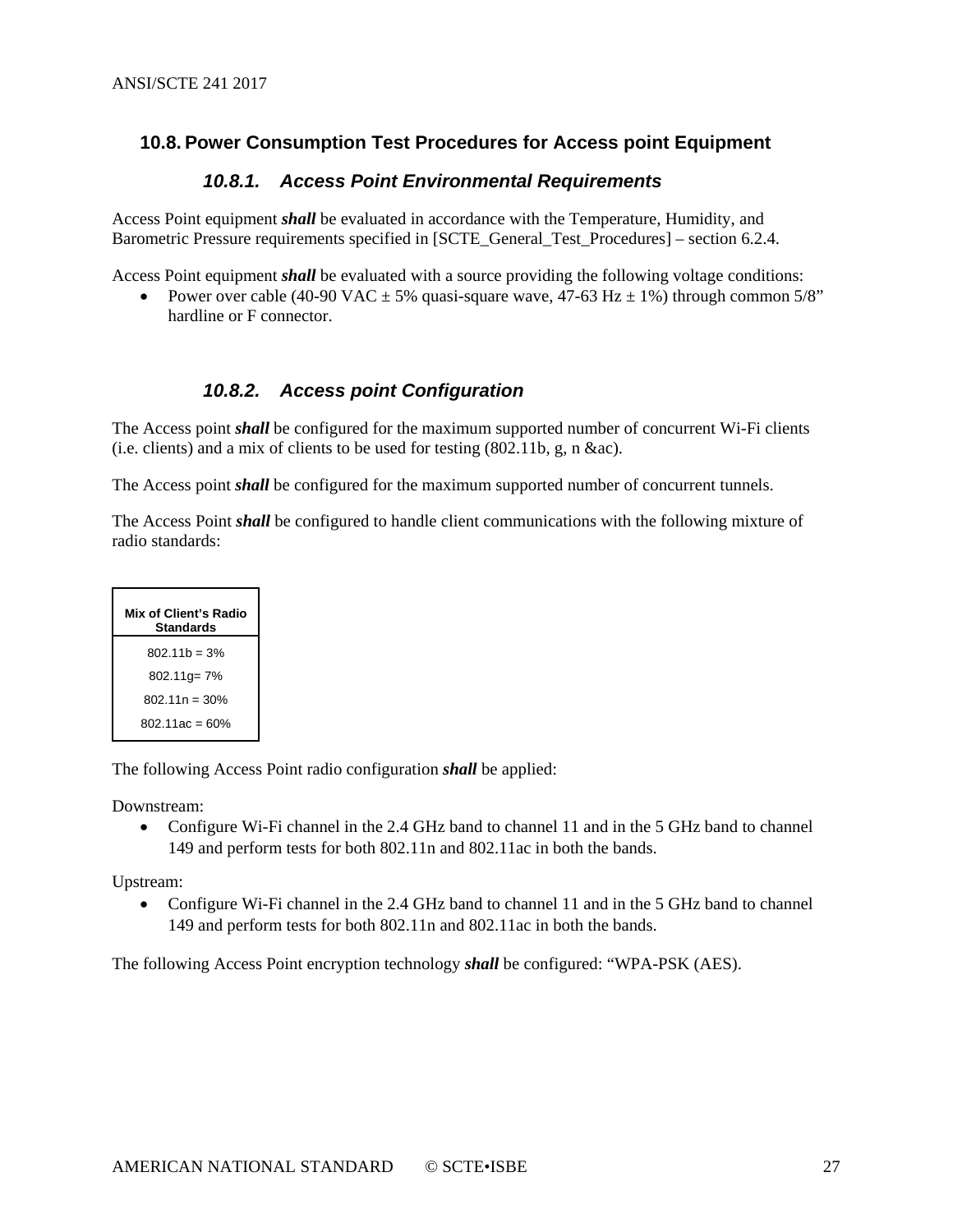#### *10.8.3. Access Point Applicable Test Procedures*

<span id="page-27-0"></span>The following power consumption test procedures for the Access Point EUT *shall* be performed:

- a. 70% Utilization Test Section [10.3](#page-22-0)
- b. Idle Test Section [10.4](#page-23-0)
- c. Power per Throughput Test Section [10.5](#page-24-0)

#### <span id="page-27-2"></span><span id="page-27-1"></span>**10.9. Power Consumption Test Procedures for Gateway Server Equipment**

#### *10.9.1. Gateway Server Configuration*

<span id="page-27-3"></span>The Gateway Server EUT *shall* be configured for the maximum supported number of Wi-Fi sessions and maximum Access points tunnels carrying data plane traffic.

#### *10.9.2. Gateway Server Applicable Test Procedures*

The following power consumption test procedures for the Gateway Server EUT *shall* be performed:

- f. 70% Utilization Test Section [10.3](#page-22-0)
- g. Idle Test Section [10.4](#page-23-0)
- h. Power per Throughput Test Section [10.5](#page-24-0)